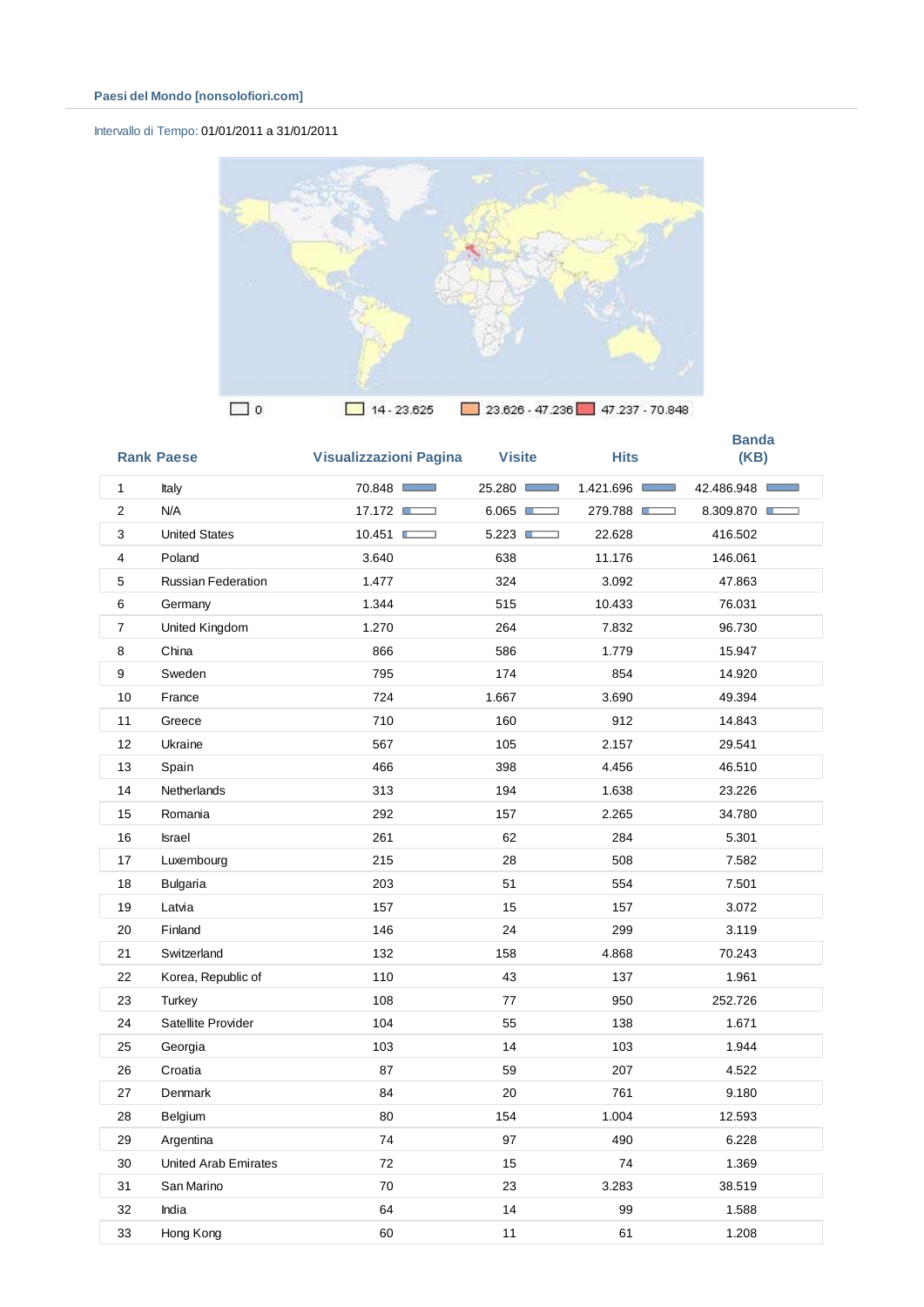| 34        | <b>Brazil</b>          | 59      | 221            | 939       | 12.908     |  |
|-----------|------------------------|---------|----------------|-----------|------------|--|
| 35        | Ireland                | 56      | 12             | 420       | 4.857      |  |
| 36        | Australia              | 51      | 39             | 1.192     | 13.008     |  |
| 37        | Nigeria                | 45      | 5              | 45        | 832        |  |
| 38        | Slovenia               | 39      | 16             | 275       | 4.706      |  |
| 39        | Mexico                 | 39      | 124            | 1.820     | 24.680     |  |
| 40        | Bangladesh             | 30      | 14             | 34        | 538        |  |
| 41        | Venezuela              | 30      | 20             | 633       | 7.884      |  |
| 42        | Chile                  | 29      | 42             | 667       | 5.934      |  |
| 43        | Lithuania              | 25      | 8              | 63        | 1.081      |  |
| 44        | Libyan Arab Jamahiriya | 24      | 8              | 1.272     | 28.991     |  |
| 45        | Norway                 | 21      | 19             | 779       | 9.373      |  |
| 46        | Czech Republic         | 21      | 36             | 199       | 2.665      |  |
| 47        | Estonia                | 19      | 5              | 170       | 2.098      |  |
| 48        | Sri Lanka              | 18      | 3              | 18        | 687        |  |
| 49        | Hungary                | 14      | 68             | 692       | 8.662      |  |
| 50        | Kenya                  | 14      | $\overline{7}$ | 14        | 88         |  |
|           | Altri Elementi (38)    | 52      | 816            | 1.735     | 26.735     |  |
| Totale(i) |                        | 113.651 | 44.133         | 1.799.340 | 52.395.220 |  |
| Media(e)  |                        | 1.291   | 501            | 20.447    | 595.400    |  |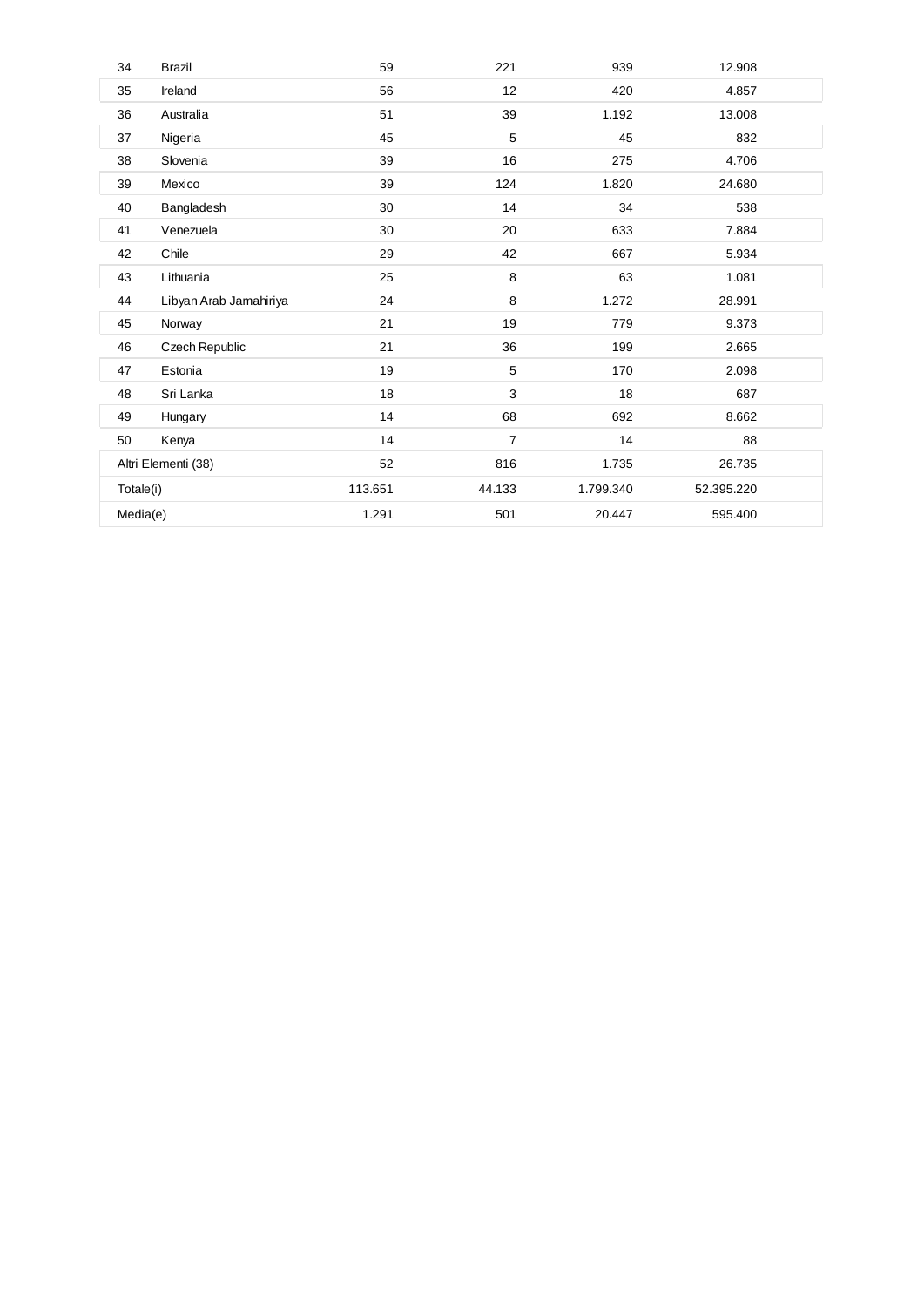## Intervallo di Tempo: 01/02/2011 a 28/02/2011



|                | <b>Rank Paese</b>         | <b>Visualizzazioni Pagina</b> | <b>Visite</b> | <b>Hits</b> | <b>Banda</b><br>(KB) |
|----------------|---------------------------|-------------------------------|---------------|-------------|----------------------|
| $\mathbf{1}$   | Italy                     | 41.189                        | 22.040        | 1.385.166   | 40.518.147           |
| $\overline{2}$ | N/A                       | 14.096                        | 5.527         | 245.763     | 6.093.929            |
| 3              | <b>United States</b>      | 8.598                         | 4.518         | 12.270      | 449.204              |
| 4              | Poland                    | 3.223                         | 731           | 6.999       | 98.215               |
| 5              | Netherlands               | 2.820                         | 160           | 7.466       | 112.985              |
| 6              | China                     | 1.082                         | 481           | 1.265       | 19.865               |
| $\overline{7}$ | Germany                   | 1.059                         | 591           | 9.899       | 77.909               |
| 8              | Sweden                    | 979                           | 184           | 1.663       | 29.937               |
| 9              | <b>Russian Federation</b> | 897                           | 192           | 1.419       | 22.751               |
| 10             | Ukraine                   | 882                           | 132           | 1.856       | 29.200               |
| 11             | Greece                    | 464                           | 124           | 1.930       | 25.867               |
| 12             | United Kingdom            | 445                           | 286           | 4.327       | 57.379               |
| 13             | Spain                     | 406                           | 201           | 2.084       | 34.838               |
| 14             | France                    | 370                           | 1.208         | 3.225       | 43.983               |
| 15             | Switzerland               | 222                           | 200           | 7.371       | 81.367               |
| 16             | Romania                   | 197                           | 152           | 5.336       | 72.692               |
| 17             | Lithuania                 | 183                           | 82            | 435         | 54.906               |
| 18             | <b>Israel</b>             | 182                           | 35            | 191         | 3.297                |
| 19             | Denmark                   | 155                           | 41            | 280         | 3.703                |
| 20             | Croatia                   | 138                           | 32            | 1.655       | 20.416               |
| 21             | Korea, Republic of        | 112                           | 27            | 123         | 1.891                |
| 22             | Turkey                    | 103                           | 48            | 713         | 9.920                |
| 23             | Slovenia                  | 101                           | 20            | 4.679       | 55.596               |
| 24             | Latvia                    | 96                            | 35            | 109         | 1.905                |
| 25             | Austria                   | 93                            | 32            | 188         | 2.614                |
| 26             | Hungary                   | 86                            | 67            | 207         | 2.257                |
| 27             | Canada                    | 78                            | 388           | 695         | 9.378                |
| 28             | Venezuela                 | 76                            | 31            | 3.418       | 94.686               |
| 29             | Hong Kong                 | 65                            | 51            | 67          | 1.142                |
| 30             | <b>Belarus</b>            | 60                            | 6             | 60          | 1.238                |
| 31             | Satellite Provider        | 47                            | 21            | 1.926       | 14.576               |
| 32             | Luxembourg                | 46                            | 11            | 51          | 860                  |
| 33             | Slovakia                  | 42                            | 72            | 123         | 2.047                |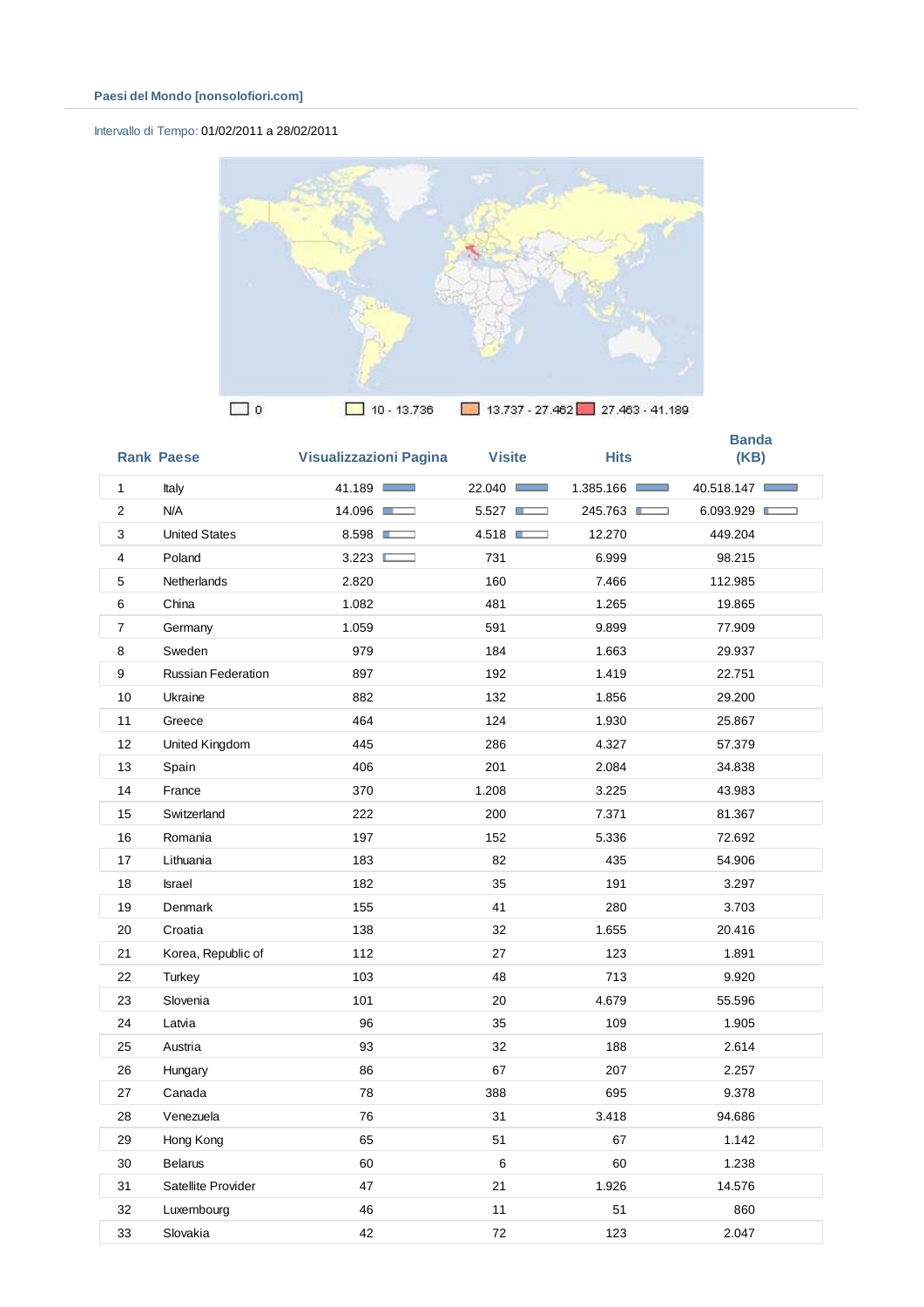| 34        | Albania             | 42     | 20             | 2.091     | 24.067     |  |
|-----------|---------------------|--------|----------------|-----------|------------|--|
| 35        | Belgium             | 40     | 127            | 2.159     | 17.727     |  |
| 36        | Ireland             | 28     | 5              | 1.321     | 8.832      |  |
| 37        | Thailand            | 24     | $\overline{4}$ | 25        | 472        |  |
| 38        | San Marino          | 23     | 9              | 1.022     | 12.992     |  |
| 39        | <b>Brazil</b>       | 22     | 164            | 784       | 10.910     |  |
| 40        | Vietnam             | 20     | 4              | 20        | 319        |  |
| 41        | South Africa        | 20     | 4              | 20        | 410        |  |
| 42        | Indonesia           | 18     | 10             | 52        | 938        |  |
| 43        | Czech Republic      | 18     | 26             | 974       | 11.700     |  |
| 44        | Serbia              | 16     | 13             | 36        | 862        |  |
| 45        | Argentina           | 14     | 42             | 769       | 8.034      |  |
| 46        | Bangladesh          | 13     | 3              | 13        | 247        |  |
| 47        | Kuwait              | 12     | 38             | 681       | 8.248      |  |
| 48        | <b>Bulgaria</b>     | 11     | 48             | 393       | 6.075      |  |
| 49        | Finland             | 11     | 5              | 540       | 6.351      |  |
| 50        | Morocco             | 10     | 6              | 11        | 211        |  |
|           | Altri Elementi (32) |        | 399            | 1.804     | 31.556     |  |
| Totale(i) |                     | 78.996 | 38.653         | 1.725.674 | 48.198.650 |  |
| Media(e)  |                     | 963    | 471            | 21.044    | 587.788    |  |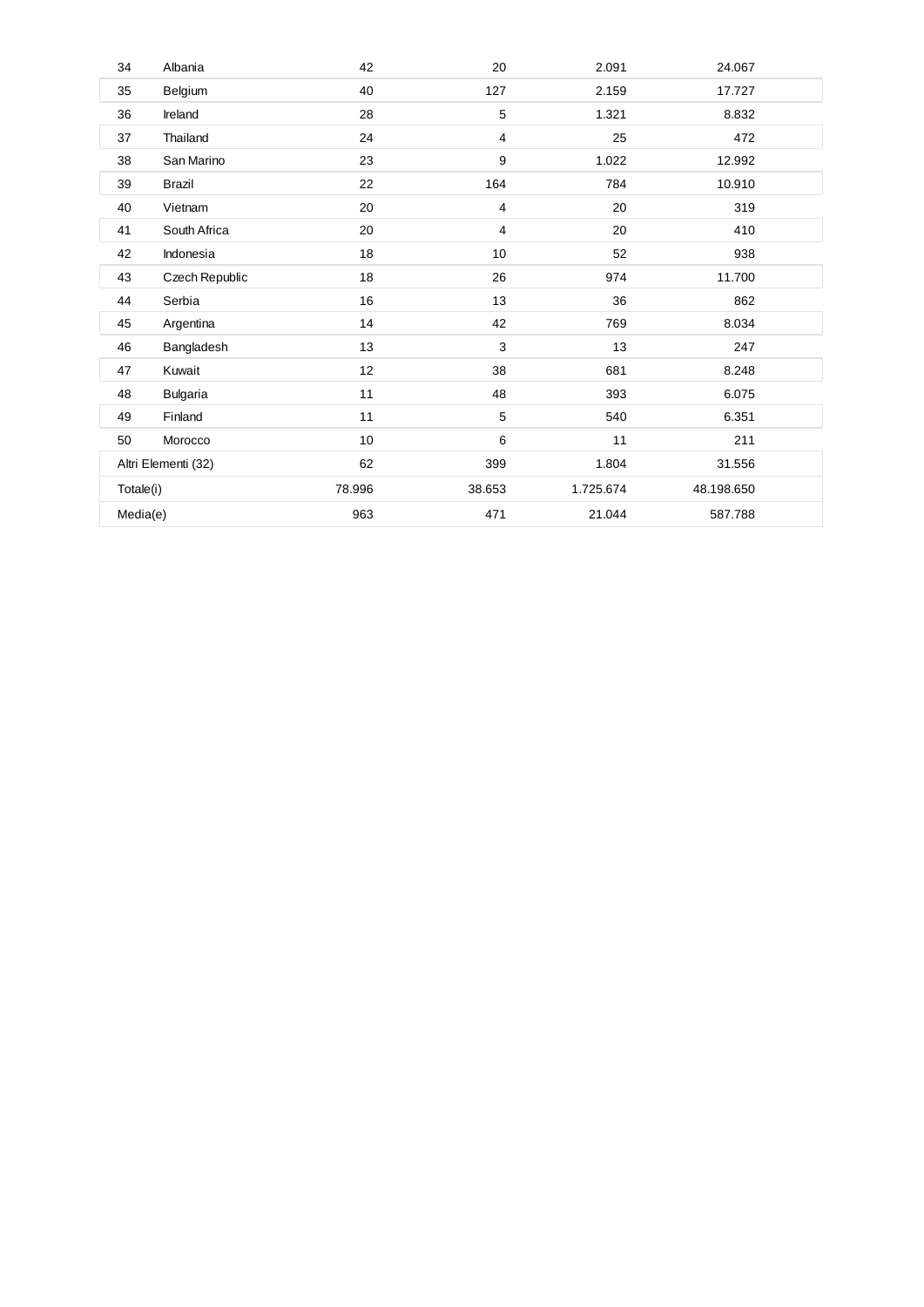## Intervallo di Tempo: 01/03/2011 a 31/03/2011



|                | <b>Rank Paese</b>         | <b>Visualizzazioni Pagina</b> | <b>Visite</b> | <b>Hits</b>                    | <b>Banda</b><br>(KB) |
|----------------|---------------------------|-------------------------------|---------------|--------------------------------|----------------------|
| $\mathbf{1}$   | Italy                     | 43.238                        | 26.295        | 1.713.570 ■<br><b>Contract</b> | 31.155.425           |
| $\overline{2}$ | N/A                       | 20.556                        | 7.842         | 333.519                        | 6.144.034            |
| 3              | <b>United States</b>      | 8.317                         | 5.435         | 20.752                         | 546.565              |
| 4              | Poland                    | 3.216                         | 613           | 13.983                         | 185.489              |
| 5              | <b>Russian Federation</b> | 1.434                         | 265           | 2.275                          | 34.399               |
| 6              | China                     | 1.208                         | 603           | 1.325                          | 21.390               |
| 7              | Sweden                    | 899                           | 189           | 1.239                          | 20.019               |
| 8              | Germany                   | 801                           | 597           | 9.849                          | 86.795               |
| 9              | Spain                     | 743                           | 249           | 8.151                          | 67.290               |
| 10             | Ukraine                   | 704                           | 115           | 713                            | 13.495               |
| 11             | United Kingdom            | 435                           | 228           | 3.101                          | 52.966               |
| 12             | <b>Israel</b>             | 311                           | 61            | 351                            | 6.393                |
| 13             | France                    | 267                           | 1.076         | 1.769                          | 26.918               |
| 14             | Greece                    | 195                           | 51            | 1.138                          | 15.212               |
| 15             | <b>Brazil</b>             | 191                           | 317           | 2.040                          | 32.207               |
| 16             | <b>Netherlands</b>        | 187                           | 178           | 786                            | 13.612               |
| 17             | Indonesia                 | 155                           | 110           | 195                            | 2.630                |
| 18             | Switzerland               | 122                           | 160           | 5.747                          | 67.887               |
| 19             | Luxembourg                | 114                           | 22            | 116                            | 1.892                |
| 20             | Venezuela                 | 109                           | 67            | 189                            | 3.572                |
| 21             | Latvia                    | 107                           | 33            | 446                            | 5.871                |
| 22             | Romania                   | 104                           | 345           | 1.798                          | 23.114               |
| 23             | Czech Republic            | 99                            | 65            | 278                            | 2.682                |
| 24             | Hong Kong                 | 97                            | 89            | 102                            | 1.521                |
| 25             | Turkey                    | 95                            | 84            | 1.686                          | 15.500               |
| 26             | <b>Belarus</b>            | 94                            | 11            | 94                             | 1.780                |
| 27             | Denmark                   | 92                            | 38            | 322                            | 3.789                |
| 28             | Kuwait                    | 90                            | 27            | 1.394                          | 15.217               |
| 29             | Canada                    | 88                            | 494           | 2.099                          | 27.519               |
| 30             | Thailand                  | 81                            | 23            | 81                             | 1.050                |
| 31             | Chile                     | 72                            | 37            | 4.382                          | 35.049               |
| 32             | Sudan                     | 70                            | 10            | 70                             | 1.275                |
| 33             | Norway                    | 62                            | 31            | 481                            | 5.311                |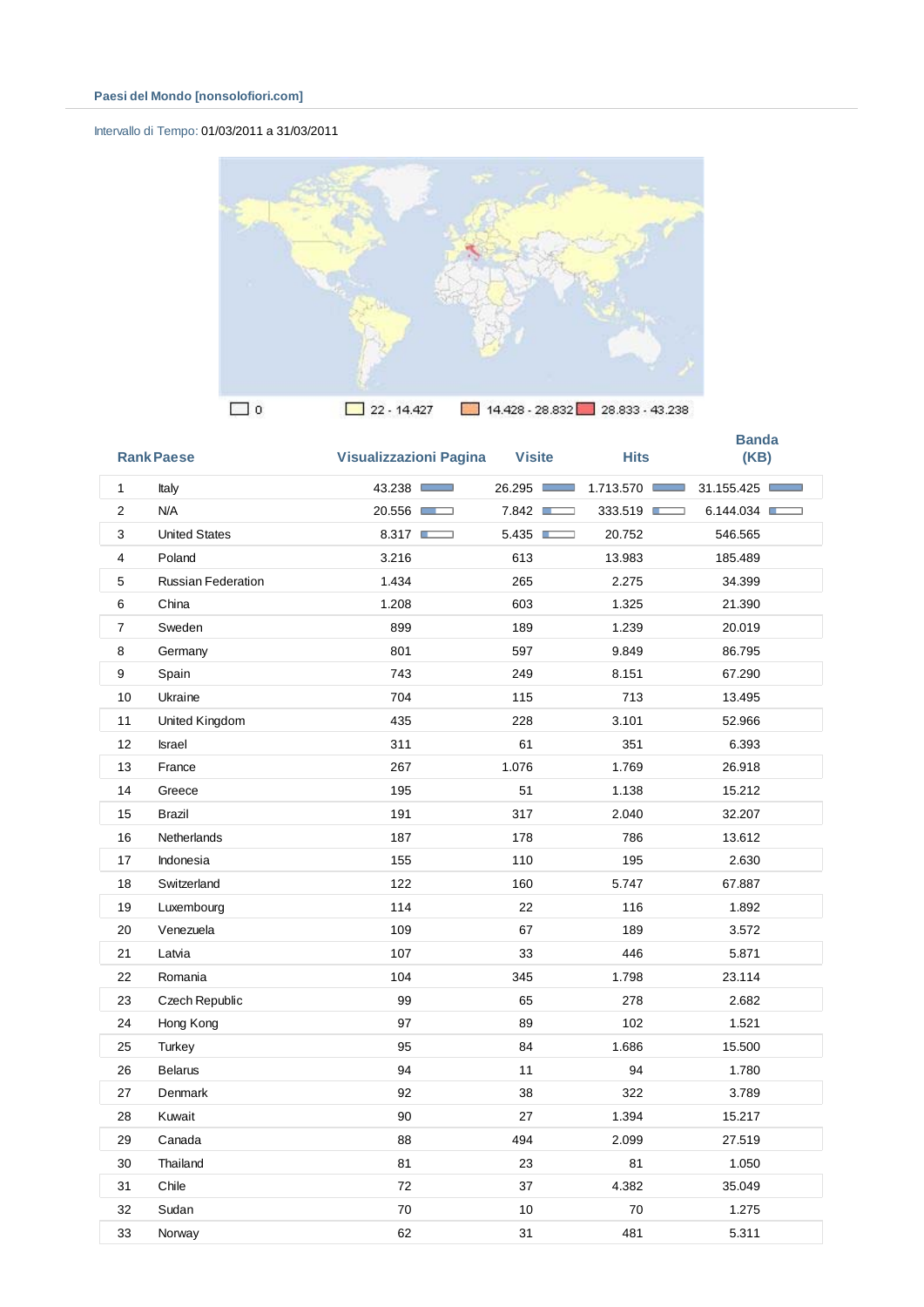| 34        | Moldova, Republic of            | 59     | 15     | 59        | 776        |  |
|-----------|---------------------------------|--------|--------|-----------|------------|--|
| 35        | Croatia                         | 59     | 36     | 2.442     | 27.854     |  |
| 36        | Slovenia                        | 53     | 72     | 697       | 8.549      |  |
| 37        | Albania                         | 50     | 26     | 1.457     | 17.687     |  |
| 38        | New Zealand                     | 47     | 24     | 1.583     | 18.807     |  |
| 39        | Hungary                         | 36     | 67     | 315       | 4.299      |  |
| 40        | Colombia                        | 32     | 50     | 850       | 10.226     |  |
| 41        | Taiwan                          | 32     | 32     | 36        | 250        |  |
| 42        | Korea, Republic of              | 30     | 15     | 30        | 137        |  |
| 43        | Satellite Provider              | 30     | 50     | 78        | 604        |  |
| 44        | <b>Bulgaria</b>                 | 28     | 18     | 1.532     | 18.310     |  |
| 45        | South Africa                    | 27     | 20     | 47        | 508        |  |
| 46        | Lithuania                       | 25     | 46     | 64        | 49.187     |  |
| 47        | Ecuador                         | 23     | 13     | 24        | 68         |  |
| 48        | Peru                            | 23     | 33     | 48        | 506        |  |
| 49        | Cambodia                        | 22     | 11     | 22        | 42         |  |
| 50        | Palestinian Territory, Occupied | 18     | 9      | 18        | 35         |  |
|           | Altri Elementi (45)             | 271    | 941    | 4.773     | 65.050     |  |
| Totale(i) |                                 | 85.218 | 47.238 | 2.148.116 | 38.860.763 |  |
| Media(e)  |                                 | 897    | 497    | 22.611    | 409.061    |  |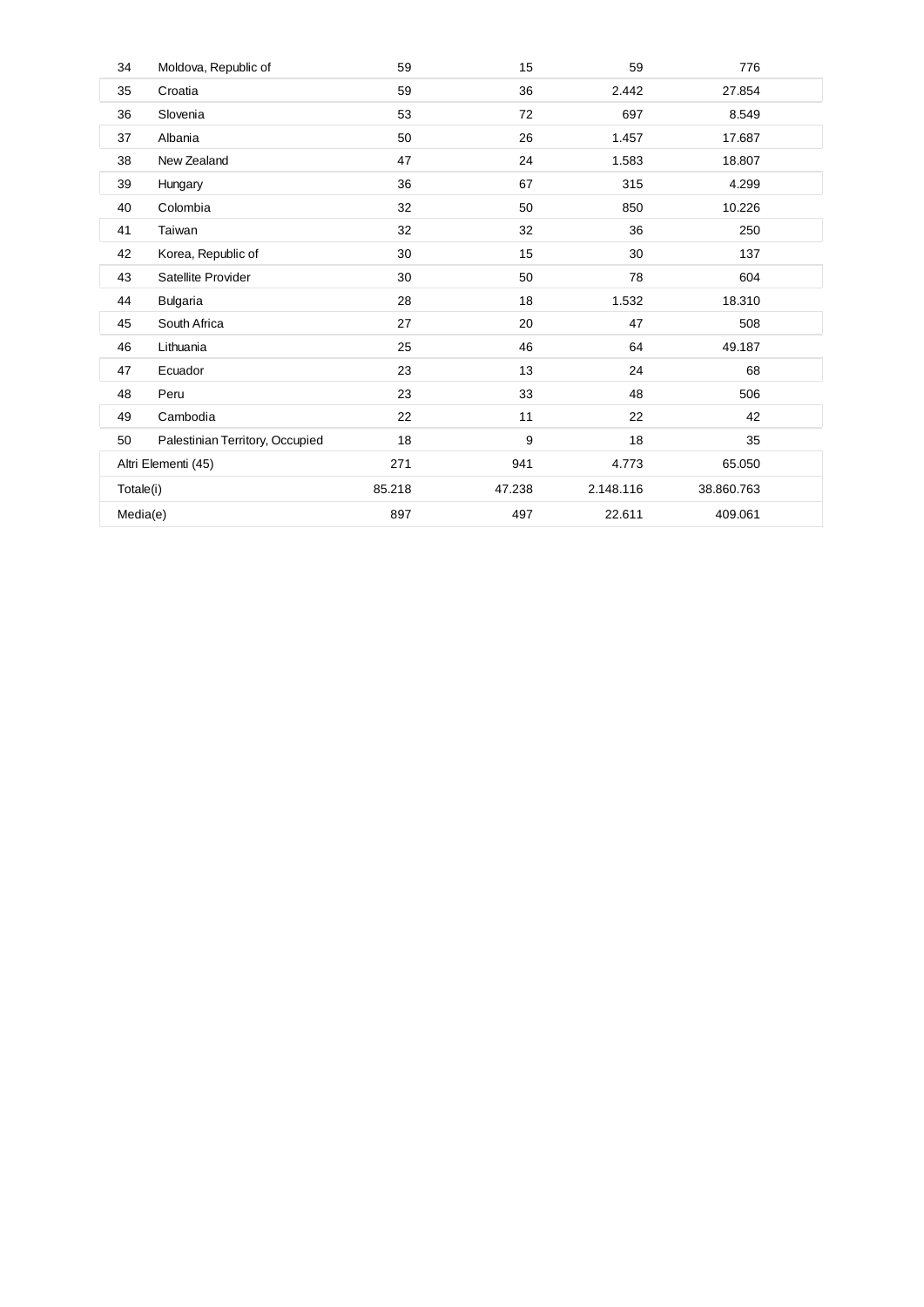## Intervallo di Tempo: 01/04/2011 a 30/04/2011



|                           | <b>RankPaese</b>          | <b>Visualizzazioni Pagina</b> | <b>Visite</b>        | <b>Hits</b> | <b>Banda</b><br>(KB) |
|---------------------------|---------------------------|-------------------------------|----------------------|-------------|----------------------|
| $\mathbf{1}$              | Italy                     | 22.978 □                      | 16.231<br><b>COL</b> | 950.229     | 16.373.129           |
| 2                         | N/A                       | 14.748                        | 4.922<br>⊐           | 193.406 ■   | 3.735.902            |
| 3                         | <b>United States</b>      | 4.848                         | 3.270<br>Œ           | 12.493      | 285.475              |
| $\overline{4}$            | Poland                    | 2.044<br>Е<br>┑               | 362                  | 3.743       | 58.276               |
| 5                         | China                     | 870                           | 494                  | 895         | 11.771               |
| 6                         | Ukraine                   | 668                           | 81                   | 672         | 11.357               |
| $\overline{\mathfrak{c}}$ | <b>Russian Federation</b> | 571                           | 129                  | 1.913       | 26.239               |
| 8                         | France                    | 497                           | 766                  | 2.490       | 34.896               |
| 9                         | Sweden                    | 284                           | 78                   | 344         | 6.121                |
| 10                        | Canada                    | 276                           | 228                  | 525         | 9.329                |
| 11                        | Spain                     | 261                           | 189                  | 5.357       | 140.539              |
| 12                        | United Kingdom            | 220                           | 144                  | 638         | 10.365               |
| 13                        | <b>Israel</b>             | 216                           | 37                   | 218         | 4.015                |
| 14                        | Netherlands               | 206                           | 80                   | 422         | 6.778                |
| 15                        | Germany                   | 132                           | 252                  | 1.847       | 24.703               |
| 16                        | Switzerland               | 115                           | 70                   | 4.561       | 55.331               |
| 17                        | Moldova, Republic of      | 110                           | $\overline{7}$       | 110         | 2.254                |
| 18                        | Korea, Republic of        | 91                            | 18                   | 98          | 1.840                |
| 19                        | Slovenia                  | 71                            | 21                   | 574         | 9.016                |
| 20                        | Hong Kong                 | 59                            | 54                   | 62          | 1.140                |
| 21                        | Romania                   | 43                            | 289                  | 1.083       | 6.982                |
| 22                        | Estonia                   | 32                            | 4                    | 32          | 574                  |
| 23                        | Satellite Provider        | 31                            | 21                   | 420         | 4.628                |
| 24                        | Belgium                   | 29                            | 71                   | 1.262       | 16.136               |
| 25                        | India                     | 27                            | 18                   | 73          | 1.291                |
| 26                        | Thailand                  | 27                            | 8                    | 497         | 5.977                |
| 27                        | Macau                     | 26                            | $\overline{7}$       | 26          | 437                  |
| 28                        | Albania                   | 26                            | 12                   | 1.140       | 14.375               |
| 29                        | Vietnam                   | 20                            | 370                  | 478         | 8.231                |
| 30                        | Croatia                   | 19                            | 15                   | 1.504       | 15.529               |
| 31                        | Australia                 | 18                            | 128                  | 400         | 6.229                |
| 32                        | Japan                     | 17                            | 109                  | 187         | 4.532                |
| 33                        | San Marino                | 16                            | 4                    | 752         | 8.573                |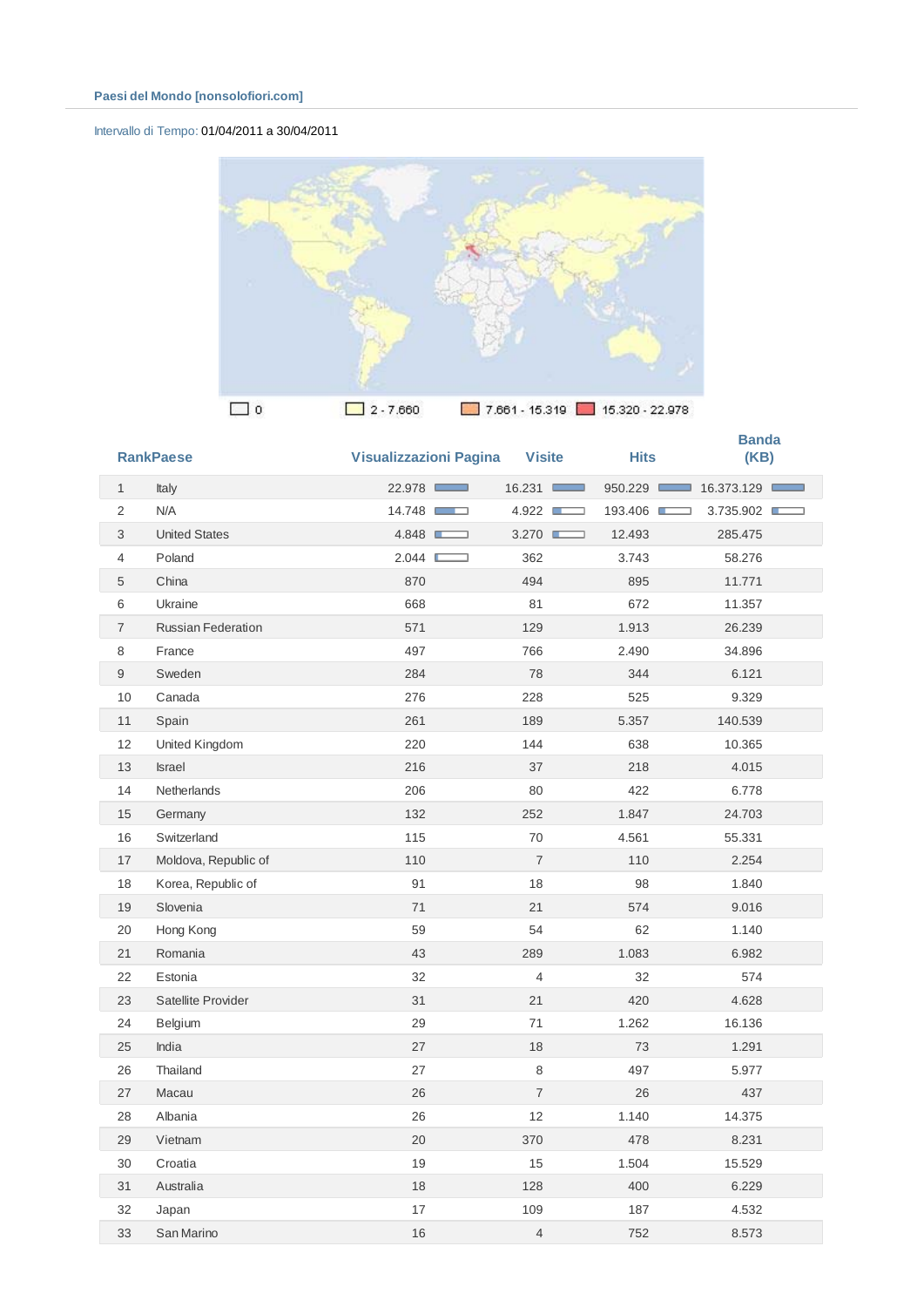| 34        | Norway                                        | 14             | 22             | 22             | 871        |
|-----------|-----------------------------------------------|----------------|----------------|----------------|------------|
| 35        | Argentina                                     | 14             | 78             | 453            | 5.801      |
| 36        | <b>United Arab Emirates</b>                   | 12             | 5              | 449            | 5.129      |
| 37        | Nigeria                                       | 8              | $\mathbf{1}$   | 8              | 149        |
| 38        | Portugal                                      | 8              | 6              | 13             | 231        |
| 39        | Mexico                                        | $\overline{7}$ | 44             | 137            | 2.105      |
| 40        | Panama                                        | 6              | 10             | 10             | 88         |
| 41        | Kuwait                                        | 5              | 9              | 238            | 2.709      |
| 42        | Venezuela                                     | 5              | 24             | 691            | 8.372      |
| 43        | Colombia                                      | $\overline{4}$ | 8              | 168            | 2.043      |
| 44        | <b>Brazil</b>                                 | 4              | 178            | 216            | 3.622      |
| 45        | Czech Republic                                | $\overline{4}$ | 34             | 44             | 691        |
| 46        | <b>Netherlands Antilles</b>                   | 3              | 1              | 3              | 91         |
| 47        | Hungary                                       | 3              | 29             | 77             | 1.467      |
| 48        | Iran, Islamic Republic of                     | 2              | $\overline{2}$ | $\overline{2}$ | 29         |
| 49        | Macedonia, the Former Yugoslav<br>Republic of | $\overline{2}$ | $\mathbf{1}$   | 2              | 37         |
| 50        | Azerbaijan                                    | $\overline{2}$ | 3              | 3              | 20         |
|           | Altri Elementi (37)                           | 5              | 498            | 585            | 16.785     |
| Totale(i) |                                               | 49.704         | 29.442         | 1.191.572      | 20.952.205 |
| Media(e)  |                                               | 571            | 338            | 13.696         | 240.830    |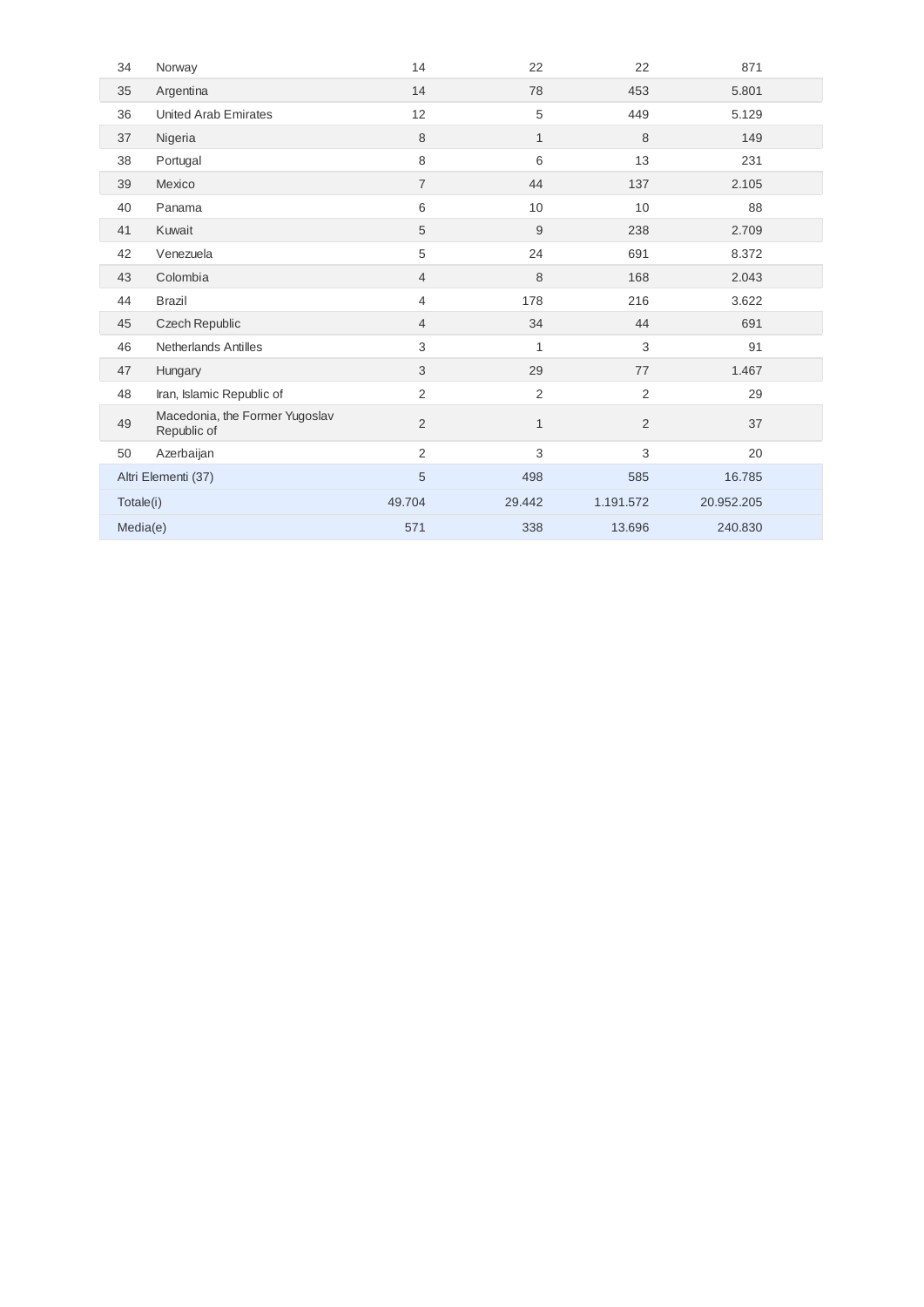Intervallo di Tempo: 01/05/2011 a 31/05/2011



| $\mathbf 0$    |                           | $15 - 12.416$          | 12.417 - 24.817      |                  | 24.818 - 37.219                |  |
|----------------|---------------------------|------------------------|----------------------|------------------|--------------------------------|--|
|                | Rank Paese                | Visualizzazioni Pagina | <b>Visite</b>        | <b>Hits</b>      | <b>Bandwidth (MB)</b>          |  |
| $\mathbf{1}$   | Italy                     | 37.219                 | 26.156               | 1.505.968        | 25.880                         |  |
| 2              | <b>United States</b>      | 6.933                  | 3.491                | 17.562           | $421$ $\qquad$                 |  |
| 3              | <b>Russian Federation</b> | 4.651                  | 823                  | $6.077$ $\qquad$ | $102 \equiv$                   |  |
| $\overline{4}$ | Germany                   | 3.670                  | 938                  | $7.149$ $\qquad$ | $134 \equiv$                   |  |
| 5              | N/A                       | 1.864                  | $632$ $\qquad$       | 13.687           | $233 \ \overline{\phantom{1}}$ |  |
| 6              | Ukraine                   | 1.771                  | 293                  | $2.146$ $\qquad$ | $39 \equiv$                    |  |
| $\overline{7}$ | <b>Netherlands</b>        | 857                    | $213 \equiv$         | $1.058$ $\qquad$ | $20 \equiv$                    |  |
| 8              | Canada                    | $811$ $\qquad$         | $499$ $\qquad$       | 1.516            | $25 \equiv$                    |  |
| 9              | China                     | 720                    | 471                  | 1.650            | $20 \equiv$                    |  |
| 10             | Poland                    | $690$ $\qquad$         | $160 \equiv$         | $5.106 \equiv$   | $64 \equiv$                    |  |
| 11             | Sweden                    | $456 \ \blacksquare$   | $99 \equiv$          | $515$ $\qquad$   | $9 \Box$                       |  |
| 12             | France                    | 365                    | 924                  | 5.131            | $108 \equiv$                   |  |
| 13             | United Kingdom            | $321$ $\qquad$         | $166 \equiv$         | 613              | $9 \Box$                       |  |
| 14             | Romania                   | 276                    | $318 \equiv$         | $3.441$ $\qquad$ | $40 \equiv$                    |  |
| 15             | Slovenia                  | 248                    | $31 \equiv$          | 2.488            | $25 \equiv$                    |  |
| 16             | Spain                     | $212 \ \Box$           | 332                  | 4.590            | $182$ $\qquad$                 |  |
| 17             | Switzerland               | $194 \ \blacksquare$   | $161$ $\qquad$       | 9.403            | $106 \equiv$                   |  |
| 18             | Hong Kong                 | $154$ $\qquad$         | 122                  | $165$ $\qquad$   | $2 \equiv$                     |  |
| 19             | Brazil                    | $126 \equiv$           | $324 \ \blacksquare$ | 1.330            | $16 \equiv$                    |  |
| 20             | Israel                    | $109 \equiv$           | $24 \equiv$          | $111 \equiv$     | $2 \equiv$                     |  |
| 21             | Mexico                    | $101 \equiv$           | $95 \equiv$          | 3.798            | $32 \equiv$                    |  |
| 22             | Haiti                     | $96 \equiv$            | $9 \equiv$           | $97 \equiv$      | $2 \equiv$                     |  |
| 23             | <b>Belarus</b>            | $81 \equiv$            | $9 \Box$             | $81 \equiv$      | $2 \Box$                       |  |
| 24             | Japan                     | $71$ $\qquad$          | $70 \equiv$          | 242              | $6 \equiv$                     |  |
| 25             | Latvia                    | $53 \equiv$            | $18 \equiv$          | $54 \equiv$      | $1 \equiv$                     |  |
| 26             | Macau                     | $48 \equiv$            | $6 \equiv$           | $48 \equiv$      | $1 \equiv$                     |  |
|                | Altri Elementi (46)       | 113                    | 874                  | 5.206            | 72                             |  |
| Totale(i)      |                           | 62.832                 | 38.199               | 1.615.898        | 27.755                         |  |
| Media(e)       |                           | 654                    | 397                  | 16.832           | 289                            |  |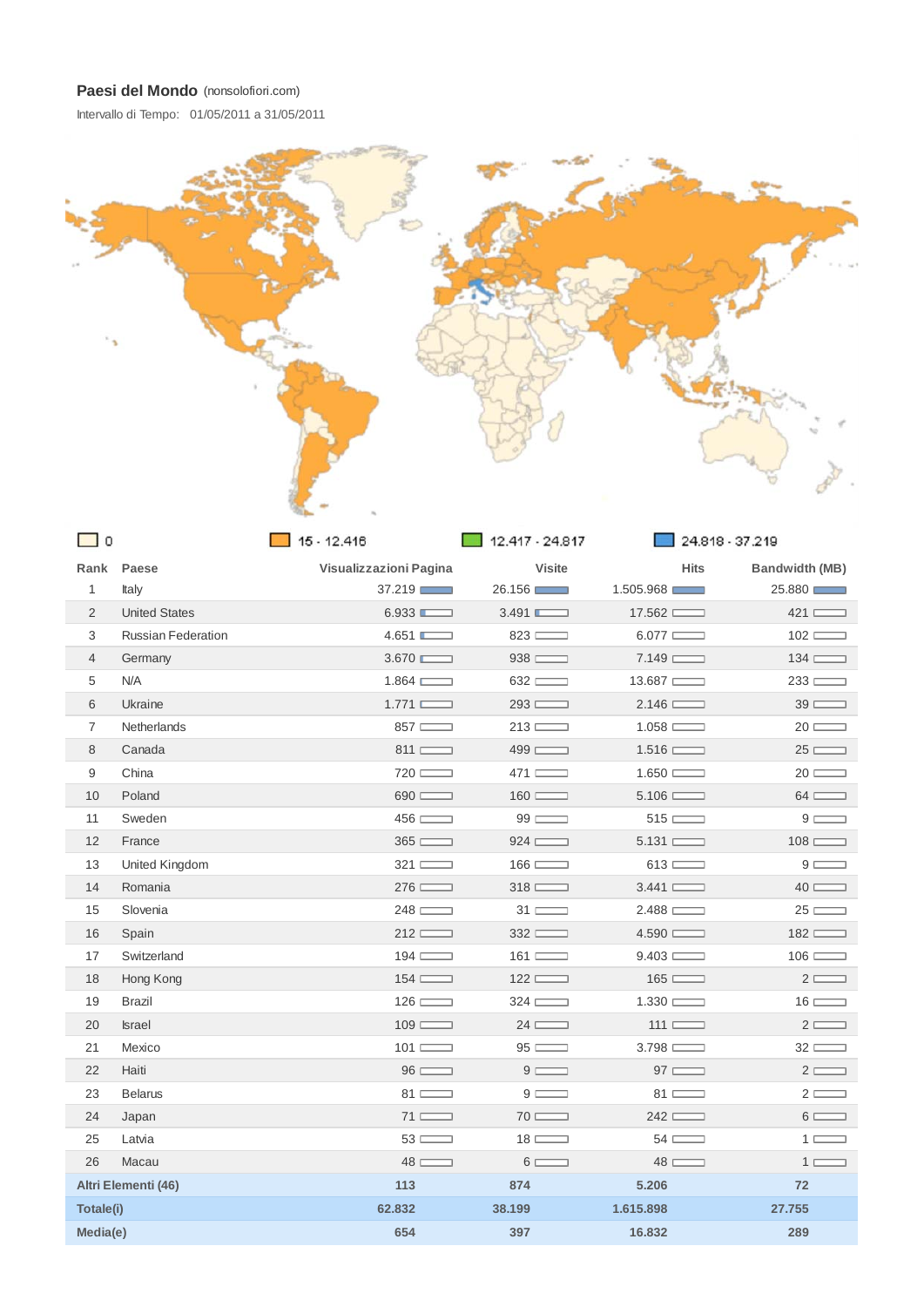|           | Rank Paese                  | Visualizzazioni Pagina | <b>Visite</b> | <b>Hits</b>          | <b>Bandwidth (MB)</b> |
|-----------|-----------------------------|------------------------|---------------|----------------------|-----------------------|
| 27        | Singapore                   | $48 \equiv$            | $8 \equiv$    | $48 \equiv$          | $1 \Box$              |
| 28        | Argentina                   | $43 \equiv$            | $87 \equiv$   | 2.327                | $30 \equiv$           |
| 29        | Serbia                      | $42 \equiv$            | $27 \equiv$   | $234 \ \blacksquare$ | $3 \equiv$            |
| 30        | Belgium                     | $32 \equiv$            | $127 \ \Box$  | $182$ $\qquad$       | $3 \equiv$            |
| 31        | India                       | $32 \equiv$            | $59 \equiv$   | 1.268                | $21 \equiv$           |
| 32        | San Marino                  | $31 \equiv$            | $17 \equiv$   | $1.989$ $\qquad$     | $20 \equiv$           |
| 33        | Venezuela                   | $30 \equiv$            | $53 \equiv$   | 776                  | $9 \equiv$            |
| 34        | <b>Brunei Darussalam</b>    | $30 \equiv$            | $5 \equiv$    | $30 \equiv$          | $1 \equiv$            |
| 35        | Austria                     | $30 \equiv$            | $24 \equiv$   | $1.660$ $\qquad$     | $15 \equiv$           |
| 36        | Pakistan                    | $26 \equiv$            | $67 \equiv$   | $88 \equiv$          | $1 \equiv$            |
| 37        | Albania                     | $25 \equiv$            | $19 \equiv$   | 1.651                | $24 \equiv$           |
| 38        | Hungary                     | $24 \equiv$            | $133 \equiv$  | $184 \ \blacksquare$ | $3 \equiv$            |
| 39        | <b>Netherlands Antilles</b> | $24 \equiv$            | $8 \equiv$    | $24 \equiv$          | $1 \Box$              |
| 40        | Colombia                    | $23 \equiv$            | $51 \equiv$   | $68 \equiv$          | $2 \equiv$            |
| 41        | Mongolia                    | $23 \equiv$            | $5 \equiv$    | $23 \equiv$          | $0 \equiv$            |
| 42        | Croatia                     | $23 \equiv$            | $23 \equiv$   | $1.159$ $\qquad$     | $15 \equiv$           |
| 43        | Norway                      | $20 \equiv$            | $25 \equiv$   | $1.090$ $\qquad$     | $12 \equiv$           |
| 44        | Korea, Republic of          | $18 \equiv$            | $48 \equiv$   | 135                  | $1 \equiv$            |
| 45        | Indonesia                   | $18 \equiv$            | $38 \equiv$   | $104 \equiv$         | $2 \equiv$            |
| 46        | Europe                      | $17 \equiv$            | $5 \equiv$    | 962                  | $11 \equiv$           |
| 47        | Peru                        | $16 \equiv$            | $18 \equiv$   | $1.204$ $\qquad$     | $7 \equiv$            |
| 48        | Slovakia                    | $16 \equiv$            | $45 \equiv$   | $57 \equiv$          | $1 \Box$              |
| 49        | Portugal                    | $16 \equiv$            | $24 \equiv$   | $804 \ \blacksquare$ | $11 \equiv$           |
| 50        | Kuwait                      | $15 \equiv$            | $25 \equiv$   | $599$ $\qquad$       | $7 \equiv$            |
|           | Altri Elementi (46)         | 113                    | 874           | 5.206                | 72                    |
| Totale(i) |                             | 62.832                 | 38.199        | 1.615.898            | 27.755                |
| Media(e)  |                             | 654                    | 397           | 16.832               | 289                   |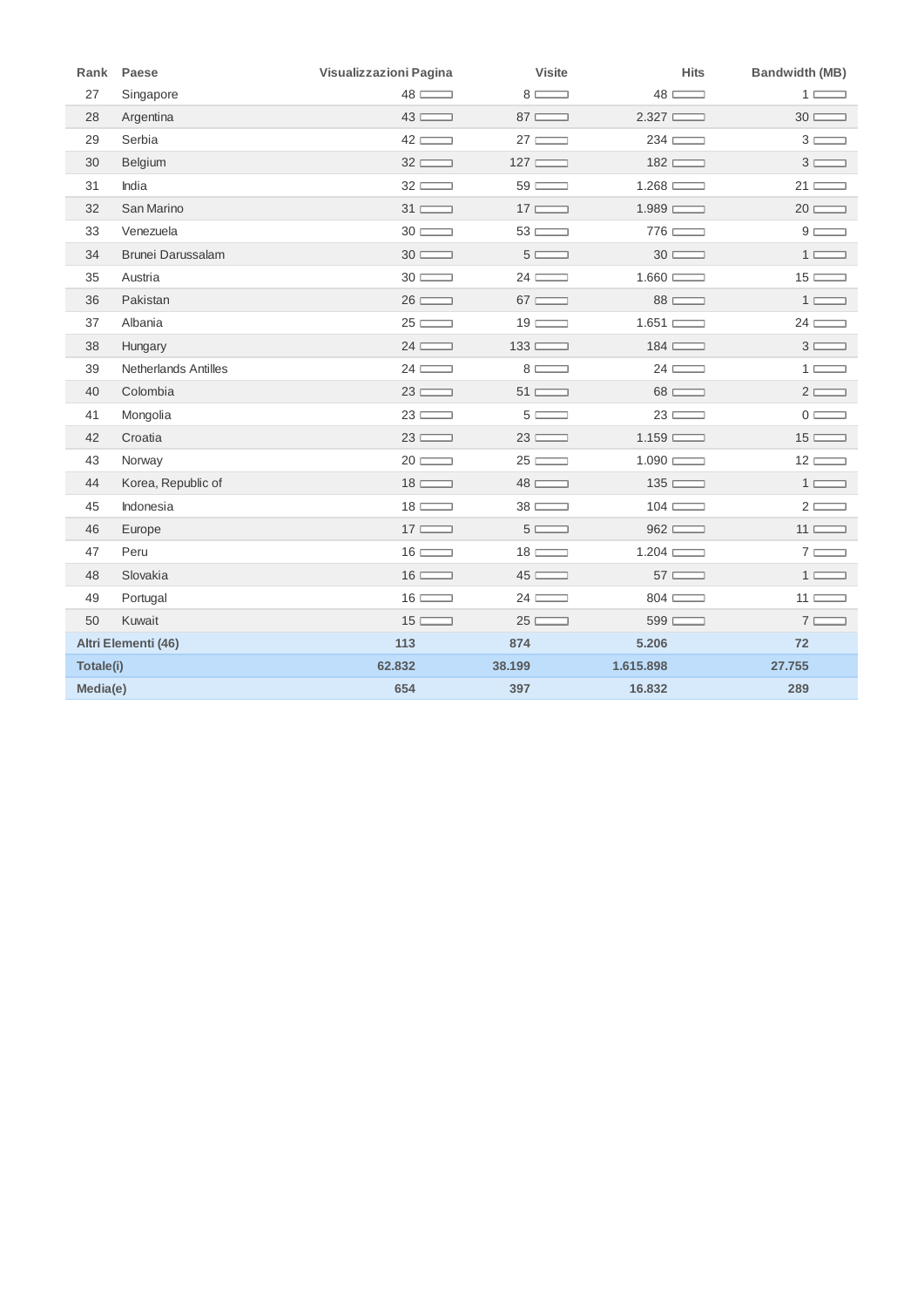Intervallo di Tempo: 01/06/2011 a 30/06/2011



| ∟ 0              |                           | $4 - 8.665$            | $8.666 - 17.327$              | 17.328 - 25.989         |                       |
|------------------|---------------------------|------------------------|-------------------------------|-------------------------|-----------------------|
|                  | Rank Paese                | Visualizzazioni Pagina | <b>Visite</b>                 | <b>Hits</b>             | <b>Bandwidth (MB)</b> |
| $\mathbf{1}$     | Italy                     | 25.989                 | 20.326                        | 1.002.756               | 22.806                |
| $\overline{2}$   | <b>United States</b>      | 3.781                  | 2.355                         | 14.896                  | $215$ $\qquad$        |
| 3                | <b>Russian Federation</b> | 3.333                  | $609$ $\qquad$                | 4.267                   | $71 \equiv$           |
| $\overline{4}$   | Germany                   | 3.017                  | 904                           | 8.482                   | $357$ $\qquad$        |
| 5                | Ukraine                   | 1.986                  | $309 \equiv$                  | 2.052                   | $36 \equiv$           |
| 6                | N/A                       | 1.521                  | 889                           | 20.035                  | 247                   |
| $\overline{7}$   | China                     | $867$ $\qquad$         | $346 \ \blacksquare$          | $961$ $\qquad$          | $36 \equiv$           |
| 8                | Poland                    | $657$ $\qquad$         | $137 \equiv$                  | 5.229                   | $70 \equiv$           |
| $\boldsymbol{9}$ | France                    | 496                    | 728                           | 4.720                   | $66 \equiv$           |
| 10               | Canada                    | $272$ $\qquad$         | $510$ $\qquad$                | 1.324                   | $19 \equiv$           |
| 11               | <b>Israel</b>             | $218 \equiv$           | $48 \equiv$                   | $247 \ \Box$            | $5 \equiv$            |
| 12               | Sweden                    | $199 \equiv$           | $59 \equiv$                   | 505                     | $10 \equiv$           |
| 13               | Spain                     | $182 \equiv$           | $273 \ \Box$                  | 2.383                   | $27 \equiv$           |
| 14               | Switzerland               | 154                    | 152                           | 6.250                   | $75 \equiv$           |
| 15               | Moldova, Republic of      | 150                    | $31 \ \overline{\phantom{1}}$ | $162$ $\qquad$          | $3 \Box$              |
| 16               | Romania                   | $136 \equiv$           | $186 \equiv$                  | $776$ $\qquad$          | $10 \equiv$           |
| 17               | <b>Netherlands</b>        | $112 \equiv$           | $111 \equiv$                  | $1.547$ $\qquad \qquad$ | $19 \equiv$           |
| 18               | Thailand                  | $108 \equiv$           | $15 \equiv$                   | $112 \equiv$            | $2 \Box$              |
| 19               | Ireland                   | $99 \equiv$            | $6 \equiv$                    | $156 \ \blacksquare$    | $3 \equiv$            |
| 20               | Nigeria                   | $87 \equiv$            | $14 \Box$                     | $93 \equiv$             | $2 \equiv$            |
| 21               | United Kingdom            | $86 \equiv$            | $114 \ \Box$                  | 1.661                   | $15 \equiv$           |
| 22               | Venezuela                 | $76 \equiv$            | $84 \equiv$                   | 1.388                   | $19 \equiv$           |
| 23               | Latvia                    | $75 \equiv$            | $16 \equiv$                   | $79 \equiv$             | $1 \Box$              |
| 24               | Australia                 | $75 \equiv$            | $100 \equiv$                  | 1.735                   | $21 \equiv$           |
| 25               | Korea, Republic of        | $71 \equiv$            | $49 \equiv$                   | $168 \equiv$            | $2 \equiv$            |
| 26               | India                     | $63 \equiv$            | $37 \equiv$                   | $531 \equiv$            | $7 \Box$              |
|                  | Altri Elementi (44)       | 29                     | 809                           | 2.697                   | 82                    |
| Totale(i)        |                           | 44.344                 | 30.143                        | 1.097.580               | 24.383                |
| Media(e)         |                           | 471                    | 320                           | 11.676                  | 259                   |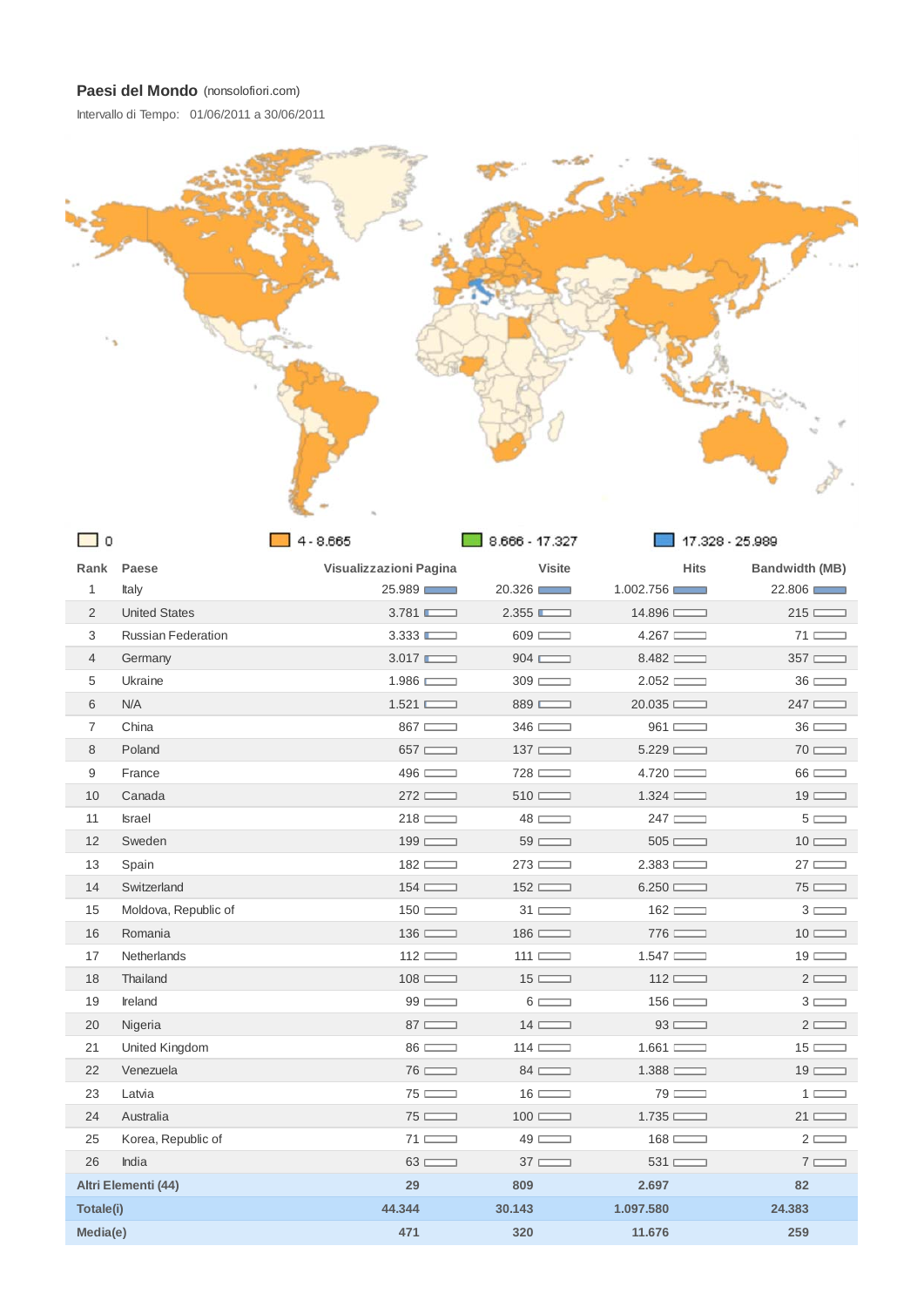|           | Rank Paese          | Visualizzazioni Pagina | <b>Visite</b>  | <b>Hits</b>          | <b>Bandwidth (MB)</b> |
|-----------|---------------------|------------------------|----------------|----------------------|-----------------------|
| 27        | Macau               | $56 \equiv$            | $9 \equiv$     | $56 \equiv$          | $1 \Box$              |
| 28        | Georgia             | $49 \equiv$            | $11 \equiv$    | $50 \equiv$          | $1 \equiv$            |
| 29        | Lithuania           | $36 \equiv$            | $26 \equiv$    | $59 \equiv$          | $2 \equiv$            |
| 30        | Croatia             | $35 \equiv$            | $16 \equiv$    | 1.218                | $14 \equiv$           |
| 31        | Argentina           | $35 \equiv$            | $100 \equiv$   | 1.627                | $20 \equiv$           |
| 32        | <b>Brazil</b>       | $31 \equiv$            | $296$ $\qquad$ | 1.481                | $15 \equiv$           |
| 33        | Albania             | $28 \equiv$            | $19 \equiv$    | $136 \ \blacksquare$ | $3 \Box$              |
| 34        | Colombia            | $26 \equiv$            | $18 \equiv$    | 727                  | $14 \equiv$           |
| 35        | Serbia              | $25 \equiv$            | $3 \Box$       | 332                  | $4 \Box$              |
| 36        | San Marino          | $24 \equiv$            | $26 \equiv$    | 2.350                | $13 \equiv$           |
| 37        | Czech Republic      | $21 \equiv$            | $29 \equiv$    | $60 \equiv$          | $1 \Box$              |
| 38        | Hungary             | 21                     | $91$ $\qquad$  | $110$ $\qquad$       | $2 \equiv$            |
| 39        | Chile               | $19 \equiv$            | $44 \Box$      | 1.031                | $16 \equiv$           |
| 40        | Norway              | $16 \equiv$            | $11 \equiv$    | $35 \equiv$          | $0 \equiv$            |
| 41        | Slovenia            | $11 \equiv$            | $16 \equiv$    | 1.531                | $18 \equiv$           |
| 42        | <b>Belarus</b>      | $11 \equiv$            | $13 \equiv$    | $21 \equiv$          | $0 \equiv$            |
| 43        | Vietnam             | $10 \equiv$            | $31 \equiv$    | $42 \equiv$          | $1 \Box$              |
| 44        | Indonesia           | $10 \equiv$            | $43 \equiv$    | $48 \equiv$          | $1 \equiv$            |
| 45        | Egypt               | $9 \Box$               | $59 \equiv$    | 919                  | $24 \equiv$           |
| 46        | Japan               | $8 \equiv$             | $23 \equiv$    | $52 \equiv$          | $1 \equiv$            |
| 47        | Slovakia            | $8 \equiv$             | $24 \equiv$    | $347 \equiv$         | $7 \Box$              |
| 48        | South Africa        | $6 \Box$               | $7 \equiv$     | $10 \equiv$          | $0 \ \Box$            |
| 49        | Jamaica             | $6 \equiv$             | $2 \equiv$     | $6 \equiv$           | $0 \equiv$            |
| 50        | Kuwait              | $4 \Box$               | $9 \Box$       | $120$ $\qquad$       | $1 \Box$              |
|           | Altri Elementi (44) | 29                     | 809            | 2.697                | 82                    |
| Totale(i) |                     | 44.344                 | 30.143         | 1.097.580            | 24.383                |
| Media(e)  |                     | 471                    | 320            | 11.676               | 259                   |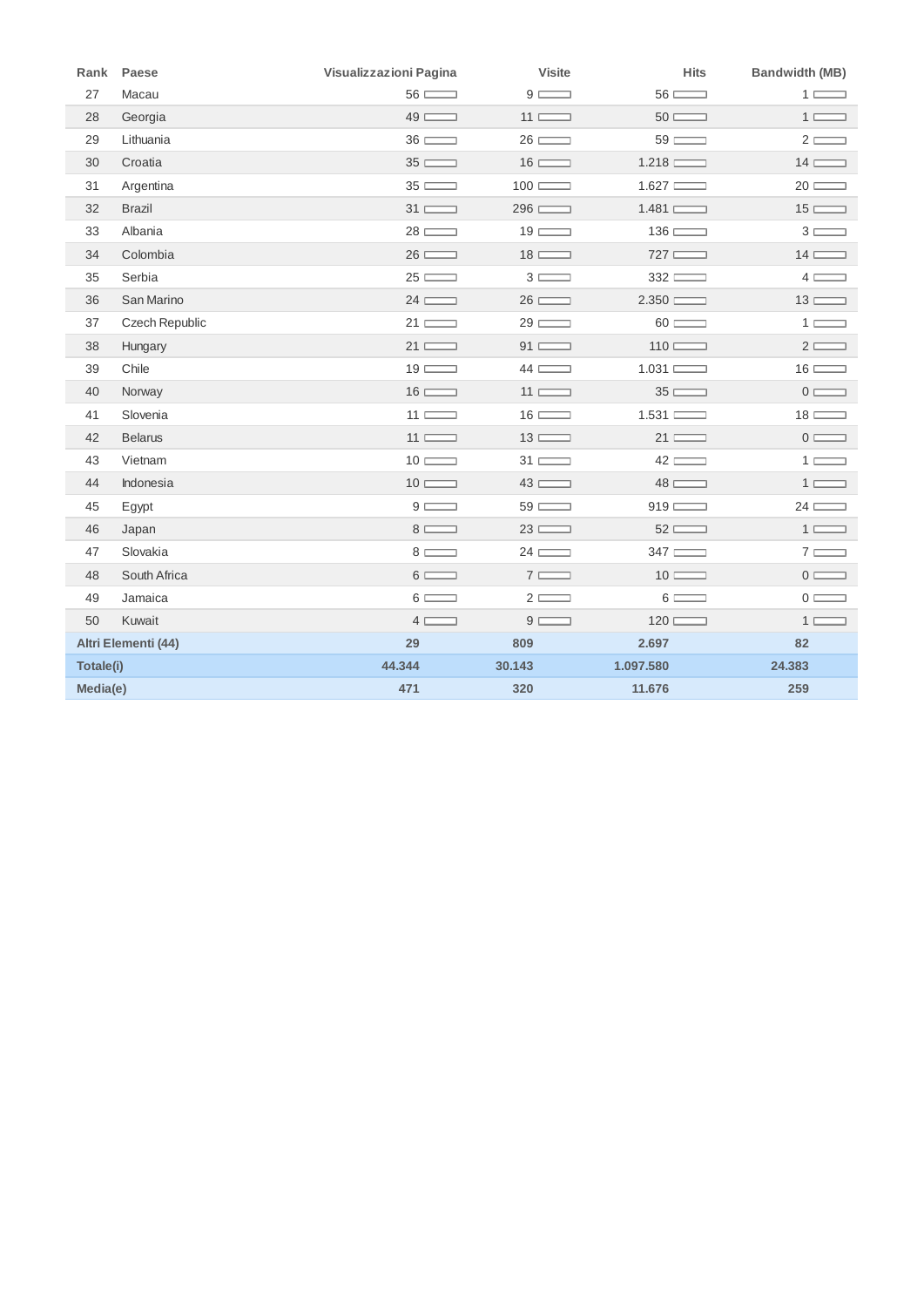Intervallo di Tempo: 01/07/2011 a 31/07/2011



| <b>□</b> 0     |                           | $8 - 6.454$            | ■ 6.455 - 12.900               |                  | 12.901 - 19.346 |
|----------------|---------------------------|------------------------|--------------------------------|------------------|-----------------|
|                | Rank Paese                | Visualizzazioni Pagina | <b>Visite</b>                  | <b>Hits</b>      | Bandwidth (MB)  |
| $\mathbf{1}$   | Italy                     | 19.346                 | 18.218                         | 778.643          | 14.534          |
| $\overline{2}$ | <b>United States</b>      | 3.492                  | 1.896                          | 7.785            | $145$ $\qquad$  |
| 3              | Germany                   | 2.617                  | $814 \ \blacksquare$           | 5.237            | $83 \equiv$     |
| $\overline{4}$ | Ukraine                   | 2.605                  | $382$ $\qquad$                 | $3.348$ $\qquad$ | $57 \equiv$     |
| 5              | <b>Russian Federation</b> | 1.734                  | $369$ $\qquad$                 | 3.026            | $48 \equiv$     |
| 6              | N/A                       | 1.660                  | $886$ $\qquad$                 | 19.854           | $267 \equiv$    |
| $\overline{7}$ | China                     | 1.038                  | $310 \equiv$                   | 2.522            | $37 \equiv$     |
| 8              | France                    | 438                    | 694                            | 3.662            | $48 \equiv$     |
| $9\,$          | Sweden                    | $400 \equiv$           | $102 \equiv$                   | 776              | $12 \equiv$     |
| 10             | Poland                    | $366$ $\qquad$         | $93 \equiv$                    | 2.313            | $29 \equiv$     |
| 11             | United Kingdom            | $292$ $\qquad$         | $173 \equiv$                   | 879              | $13 \equiv$     |
| 12             | Spain                     | 275                    | $230 \equiv$                   | 5.510            | $64 \equiv$     |
| 13             | Romania                   | 253                    | $205 \equiv$                   | $1.066$ $\qquad$ | $12 \equiv$     |
| 14             | <b>Israel</b>             | $209$ $\qquad$         | $50 \equiv$                    | $547$ $\qquad$   | $8 \equiv$      |
| 15             | Canada                    | $194 \ \blacksquare$   | 412                            | 648              | $28 \equiv$     |
| 16             | Philippines               | $126 \equiv$           | $44 \Box$                      | 422              | $6 \equiv$      |
| 17             | Moldova, Republic of      | $119 \equiv$           | $17 \equiv$                    | 185              | $3 \Box$        |
| 18             | <b>Netherlands</b>        | $116 \ \blacksquare$   | $156 \ \blacksquare$           | 1.974            | $23 \equiv$     |
| 19             | Switzerland               | $97 \equiv$            | $160$ $\qquad$                 | 4.332            | $54 \equiv$     |
| 20             | Venezuela                 | $87 \equiv$            | $44 \equiv$                    | $141$ $\qquad$   | $2 \equiv$      |
| 21             | <b>Brazil</b>             | $80 \equiv$            | $296 \ \overline{\phantom{1}}$ | $1.726$ $\qquad$ | $26 \equiv$     |
| 22             | Thailand                  | $54 \equiv$            | $16 \equiv$                    | $87 \equiv$      | $1 \Box$        |
| 23             | Iran, Islamic Republic of | $53 \equiv$            | $13 \equiv$                    | $53 \equiv$      | $1 \Box$        |
| 24             | Hong Kong                 | $48 \equiv$            | $35 \equiv$                    | $51$ $\qquad$    | $1 \equiv$      |
| 25             | Mexico                    | $46 \equiv$            | $36 \equiv$                    | $105 \equiv$     | $2 \Box$        |
| 26             | Cote D'Ivoire             | $41 \equiv$            | $5 \equiv$                     | $41 \equiv$      | $1 \Box$        |
|                | Altri Elementi (55)       | 69                     | 796                            | 6.192            | 173             |
| Totale(i)      |                           | 36.387                 | 27.410                         | 864.583          | 15.854          |
| Media(e)       |                           | 346                    | 261                            | 8.234            | 151             |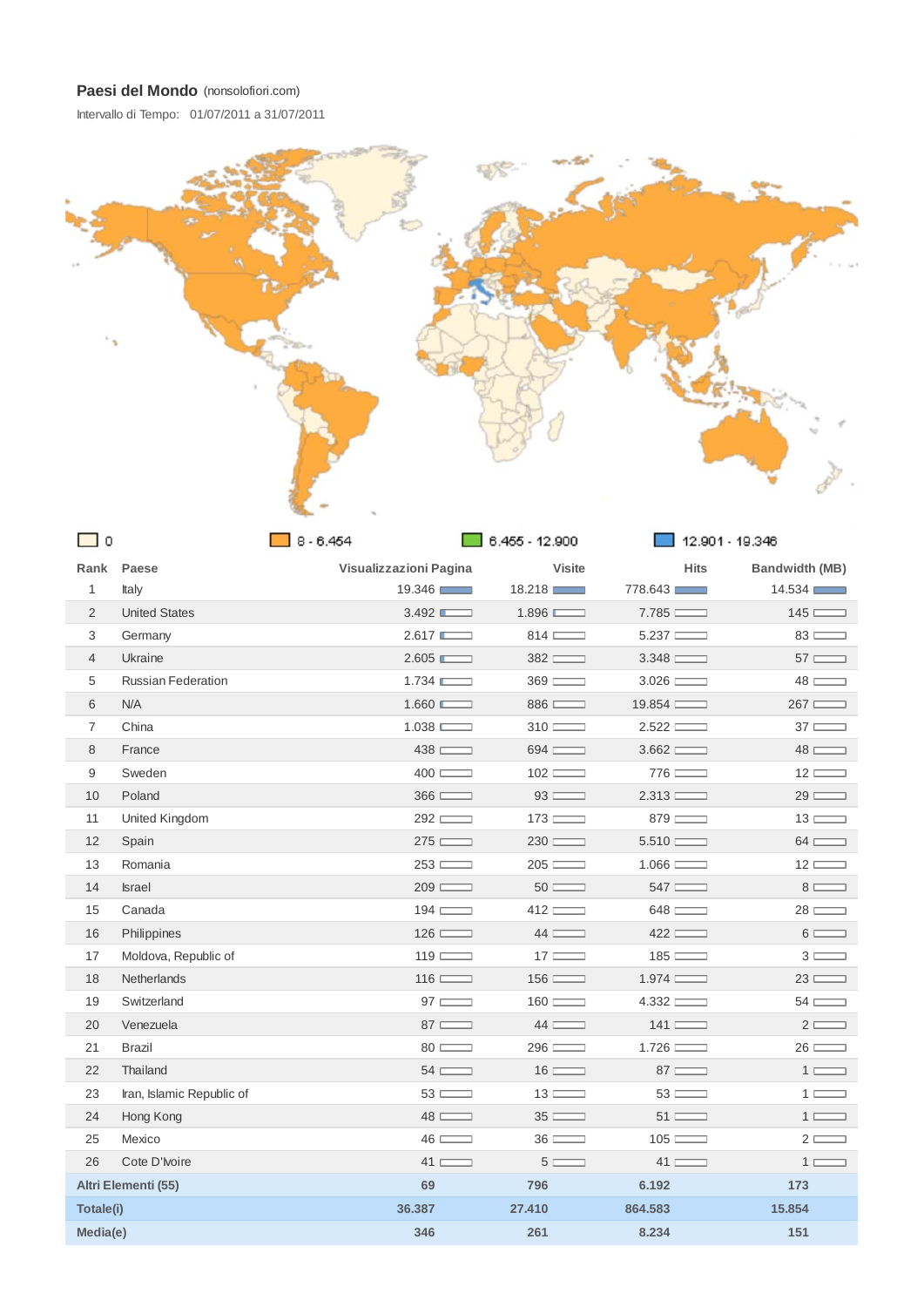| Rank      | Paese               | Visualizzazioni Pagina | <b>Visite</b>  | <b>Hits</b>    | Bandwidth (MB)                |
|-----------|---------------------|------------------------|----------------|----------------|-------------------------------|
| 27        | Albania             | $37 \equiv$            | $14 \equiv$    | 628            | $9 \equiv$                    |
| 28        | Latvia              | $36 \equiv$            | $19 \equiv$    | $45 \equiv$    | $1 \equiv$                    |
| 29        | Georgia             | $34 \equiv$            | $10 \equiv$    | $34 \equiv$    | 1 E                           |
| 30        | Turkey              | $33 \equiv$            | $39 \equiv$    | $69 \equiv$    | $1 \equiv$                    |
| 31        | Malaysia            | $32 \equiv$            | $110$ $\qquad$ | 1.850          | $22 \ \overline{\phantom{1}}$ |
| 32        | Australia           | $32 \equiv$            | $74 \equiv$    | 211            | $3 \equiv$                    |
| 33        | Korea, Republic of  | $29 \equiv$            | $41 \equiv$    | $64 \equiv$    | $1 \equiv$                    |
| 34        | Guatemala           | $28 \equiv$            | $13 \equiv$    | 759            | $8 \equiv$                    |
| 35        | Colombia            | $27 \equiv$            | $23 \equiv$    | $47 \equiv$    | $1 \Box$                      |
| 36        | <b>Bulgaria</b>     | $26 \equiv$            | $45 \equiv$    | 720            | $9 \equiv$                    |
| 37        | Senegal             | $24 \equiv$            | $8 \equiv$     | $960$ $\qquad$ | $15 \equiv$                   |
| 38        | Nigeria             | $24 \equiv$            | $1 \equiv$     | $24 \equiv$    | $0 \ \overline{\phantom{1}}$  |
| 39        | Czech Republic      | $23 \equiv$            | $45 \equiv$    | 1.554          | $21 \equiv$                   |
| 40        | Indonesia           | $21 \equiv$            | $114 \ \Box$   | $121 \ \Box$   | $3 \equiv$                    |
| 41        | Saudi Arabia        | $18 \equiv$            | $33 \equiv$    | 292            | $11 \equiv$                   |
| 42        | Argentina           | $18 \equiv$            | $148 \equiv$   | 1.134          | $15 \equiv$                   |
| 43        | Morocco             | $16 \equiv$            | $9 \equiv$     | 907            | $13 \equiv$                   |
| 44        | India               | $14 \equiv$            | $51$ $\qquad$  | 231            | $3 \equiv$                    |
| 45        | Vietnam             | $13 \equiv$            | $87 \equiv$    | 588            | $9 \equiv$                    |
| 46        | Cambodia            | $13 \equiv$            | $4 \Box$       | $29 \equiv$    | $1 \equiv$                    |
| 47        | Portugal            | $11 \equiv$            | $15 \equiv$    | 652            | $6 \equiv$                    |
| 48        | Chile               | $8 \equiv$             | $39 \equiv$    | 1.926          | $20 \equiv$                   |
| 49        | <b>Belarus</b>      | $8 \equiv$             | $9 \equiv$     | $16 \equiv$    | $0 \equiv$                    |
| 50        | San Marino          | $7 \equiv$             | $7 \equiv$     | 597            | $7 \equiv$                    |
|           | Altri Elementi (55) | 69                     | 796            | 6.192          | 173                           |
| Totale(i) |                     | 36.387                 | 27,410         | 864.583        | 15.854                        |
| Media(e)  |                     | 346                    | 261            | 8.234          | 151                           |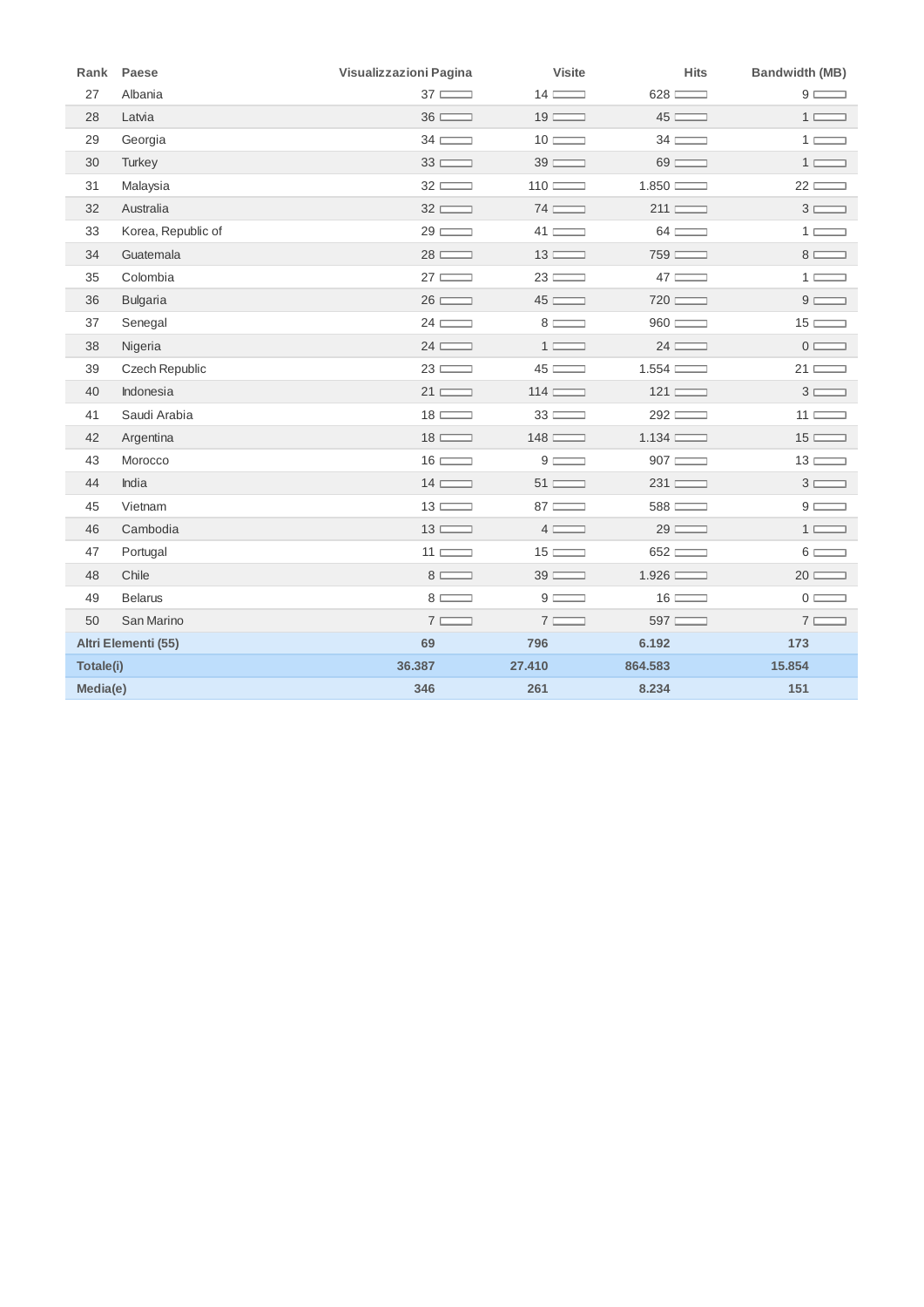Intervallo di Tempo: 01/08/2011 a 31/08/2011



| ں ب              |                           |                        | $\Box$ 0.331 - 10.004 | $10.000 - 10.979$ |                |
|------------------|---------------------------|------------------------|-----------------------|-------------------|----------------|
|                  | Rank Paese                | Visualizzazioni Pagina | <b>Visite</b>         | <b>Hits</b>       | Bandwidth (MB) |
| $\mathbf{1}$     | Italy                     | 15.979                 | 13.429                | 673.339           | 10.273         |
| 2                | <b>United States</b>      | 4.064                  | 2.348                 | $14.784$ $\qquad$ | $195 \equiv$   |
| 3                | Ukraine                   | 2.115                  | $384 \ \blacksquare$  | 4.485             | $65 \equiv$    |
| $\overline{4}$   | Germany                   | 2.066                  | 605                   | 3.402             | $58 \equiv$    |
| 5                | N/A                       | 1.436                  | 791                   | 26.389            | 496            |
| 6                | <b>Russian Federation</b> | 1.162                  | 344                   | 2.299             | $35 \equiv$    |
| $\overline{7}$   | China                     | 832                    | $257 \ \blacksquare$  | $2.107$ $\qquad$  | $30 \equiv$    |
| 8                | Sweden                    | 652                    | $137 \equiv$          | 828               | $13 \equiv$    |
| $\boldsymbol{9}$ | Poland                    | 439                    | $148 \equiv$          | 5.269             | $67 \equiv$    |
| 10               | <b>Israel</b>             | 435                    | $66 \equiv$           | $467$ $\qquad$    | $8 \equiv$     |
| 11               | <b>Belarus</b>            | $419$ $\qquad$         | $45 \equiv$           | $419$ $\qquad$    | $6 \equiv$     |
| 12               | Romania                   | $390$ $\qquad$         | $145$ $\qquad$        | 3.456             | $42 \equiv$    |
| 13               | France                    | $316 \ \blacksquare$   | 612                   | 1.526             | $26 \equiv$    |
| 14               | Moldova, Republic of      | 273                    | $40 \equiv$           | 1.057             | $14 \equiv$    |
| 15               | United Kingdom            | 247                    | $115 \equiv$          | 843               | $14 \Box$      |
| 16               | Canada                    | 225                    | $412 \equiv$          | 742               | $12 \equiv$    |
| 17               | Spain                     | 223                    | 189                   | 2.902             | $31 \equiv$    |
| 18               | <b>Brazil</b>             | $189$ $\qquad$         | 257                   | 1.991             | $28 \equiv$    |
| 19               | Latvia                    | $131 \equiv$           | $21 \equiv$           | 292               | $4 \Box$       |
| 20               | Taiwan                    | $108 \equiv$           | $24 \equiv$           | $121 \equiv$      | $2 \equiv$     |
| 21               | Netherlands               | $98 \equiv$            | $137 \equiv$          | 1.603             | $20 \equiv$    |
| 22               | Hong Kong                 | $96 \equiv$            | $45 \equiv$           | $1.454$ $\qquad$  | $2 \equiv$     |
| 23               | Switzerland               | $90 \equiv$            | $128 \equiv$          | $4.317$ $\qquad$  | $50 \equiv$    |
| 24               | <b>Turkey</b>             | $86 \equiv$            | $63 \equiv$           | 261               | $4 \Box$       |
| 25               | Malaysia                  | $84 \equiv$            | $82 \equiv$           | 235               | $5 \equiv$     |
| 26               | Indonesia                 | $62 \equiv$            | $146 \ \blacksquare$  | 191               | $3 \Box$       |
|                  | Altri Elementi (43)       | 60                     | 586                   | 7.359             | 195            |
| Totale(i)        |                           | 32.762                 | 22.156                | 767.043           | 11.768         |
| Media(e)         |                           | 352                    | 238                   | 8.247             | 126            |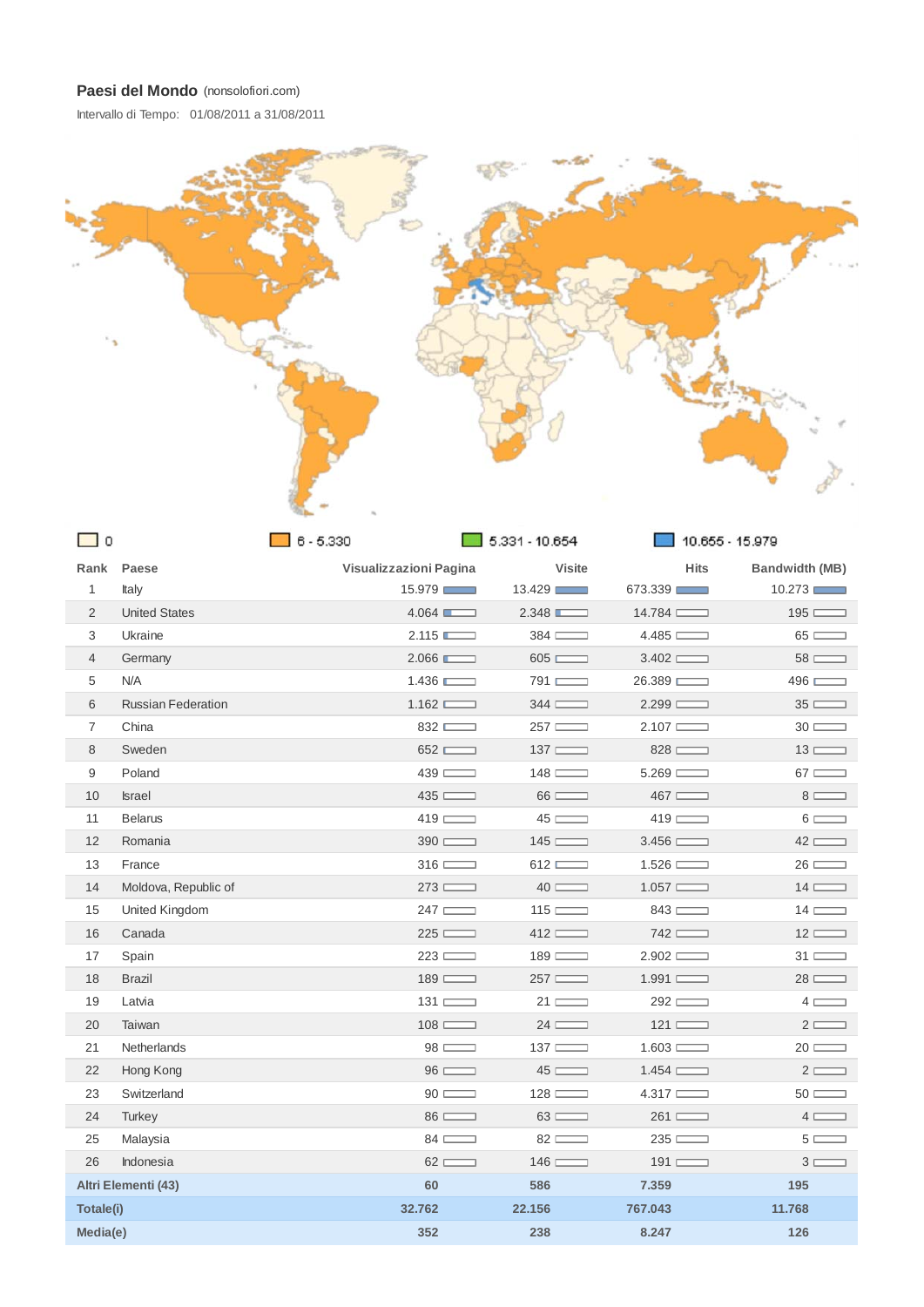| Rank      | Paese                       | Visualizzazioni Pagina | <b>Visite</b>                 | <b>Hits</b>          | <b>Bandwidth (MB)</b>        |
|-----------|-----------------------------|------------------------|-------------------------------|----------------------|------------------------------|
| 27        | Japan                       | $54 \equiv$            | $43 \equiv$                   | 1.234                | $16 \equiv$                  |
| 28        | Belgium                     | $41 \equiv$            | $94 \equiv$                   | 276                  | $4 \Box$                     |
| 29        | Estonia                     | $40 \equiv$            | $5 \equiv$                    | $40 \equiv$          | $1 \sqsubset$                |
| 30        | Zambia                      | $40 \equiv$            | $4 \Box$                      | $40 \equiv$          | $1 \equiv$                   |
| 31        | Denmark                     | $38 \equiv$            | $9 \equiv$                    | $409$ $\qquad$       | $5 \equiv$                   |
| 32        | Bosnia and Herzegovina      | $38 \equiv$            | $14 \equiv$                   | $42 \ \overline{ }$  | $1 \equiv$                   |
| 33        | Bangladesh                  | $30 \equiv$            | $5 \equiv$                    | $30 \equiv$          | $1 \Box$                     |
| 34        | <b>United Arab Emirates</b> | $22 \equiv$            | $16 \equiv$                   | $36 \equiv$          | $1 \equiv$                   |
| 35        | Argentina                   | $19 \equiv$            | $72 \ \overline{\phantom{1}}$ | 430                  | $7 \Box$                     |
| 36        | Singapore                   | $18 \equiv$            | $4 \Box$                      | $21 \equiv$          | $0 \equiv$                   |
| 37        | Colombia                    | $16 \equiv$            | $26 \equiv$                   | $37 \equiv$          | $1 \Box$                     |
| 38        | Hungary                     | $16 \equiv$            | $54 \equiv$                   | $150$ $\qquad$       | $2 \equiv$                   |
| 39        | Albania                     | $15 \equiv$            | $9 \equiv$                    | 280                  | $3 \Box$                     |
| 40        | Australia                   | $12 \equiv$            | $12 \equiv$                   | $22 \equiv$          | $1 \equiv$                   |
| 41        | Slovakia                    | $11 \equiv$            | $6 \equiv$                    | $319$ $\qquad$       | $4 \Box$                     |
| 42        | Philippines                 | $10 \equiv$            | $10 \equiv$                   | $19 \equiv$          | $0 \equiv$                   |
| 43        | Costa Rica                  | $10 \equiv$            | $7 \equiv$                    | $15 \equiv$          | $0 \ \overline{\phantom{1}}$ |
| 44        | <b>Bulgaria</b>             | $10 \equiv$            | $124 \equiv$                  | $137 \ \blacksquare$ | $2 \equiv$                   |
| 45        | San Marino                  | $9 \Box$               | $8 \equiv$                    | 623                  | $12 \equiv$                  |
| 46        | Nigeria                     | $8 \equiv$             | $1 \equiv$                    | $8 \equiv$           | $0 \equiv$                   |
| 47        | South Africa                | $8 \equiv$             | $22 \equiv$                   | $30 \equiv$          | $1 \Box$                     |
| 48        | Guatemala                   | $8 \equiv$             | $4 \Box$                      | 224                  | $2 \Box$                     |
| 49        | Czech Republic              | $6 \Box$               | $46 \equiv$                   | $118 \equiv$         | $2 \equiv$                   |
| 50        | <b>Bolivia</b>              | $6 \Box$               | $5 \equiv$                    | 365                  | $4 \Box$                     |
|           | Altri Elementi (43)         | 60                     | 586                           | 7.359                | 195                          |
| Totale(i) |                             | 32.762                 | 22.156                        | 767.043              | 11.768                       |
| Media(e)  |                             | 352                    | 238                           | 8.247                | 126                          |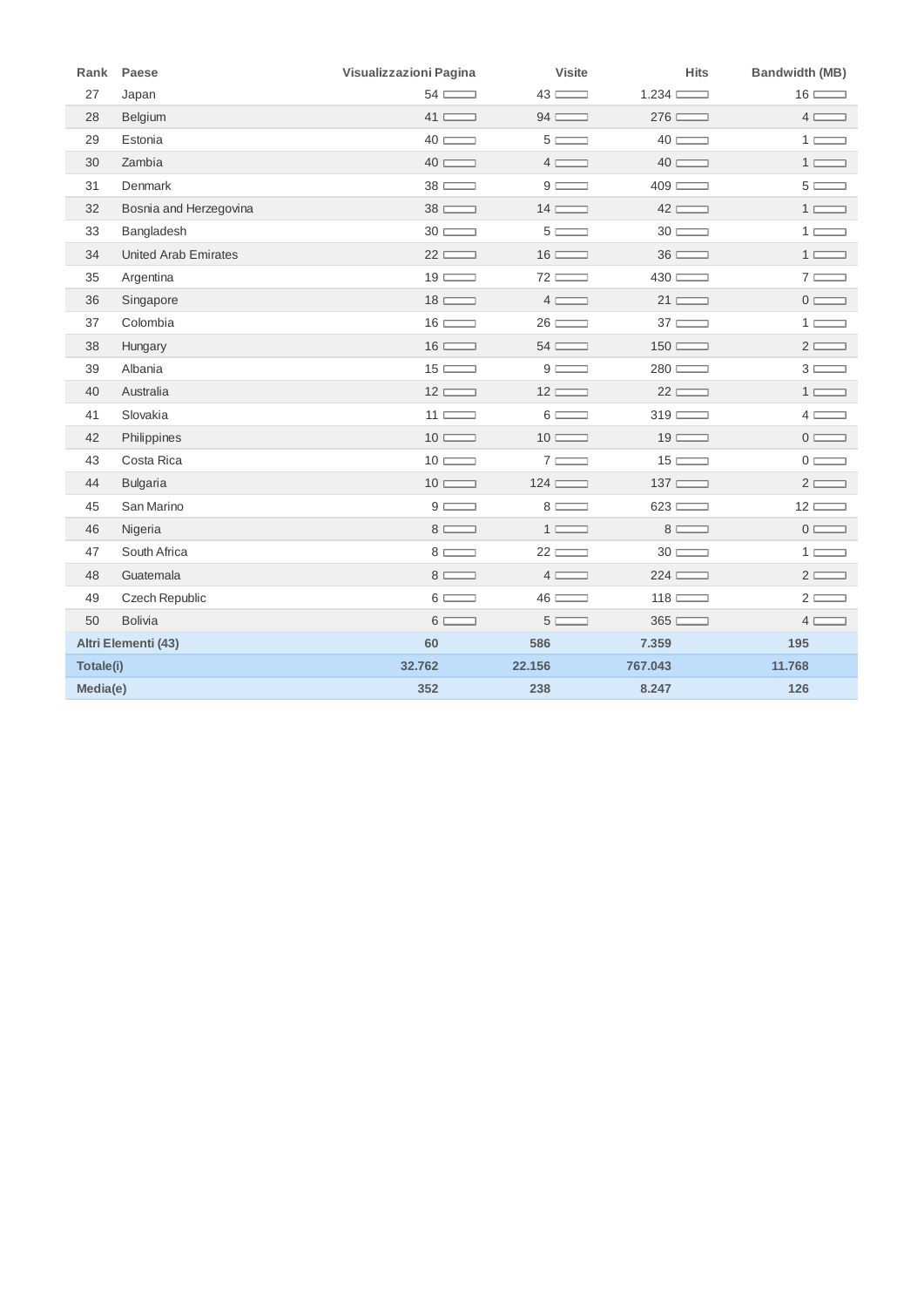Intervallo di Tempo: 01/09/2011 a 30/09/2011



| $\mathbf 0$    |                           | $3 - 5.835$            | 5.836 - 11.667 |         | 11.668 - 17.500                      |  |
|----------------|---------------------------|------------------------|----------------|---------|--------------------------------------|--|
|                | Rank Paese                | Visualizzazioni Pagina | <b>Visite</b>  |         | <b>Hits</b><br><b>Bandwidth (MB)</b> |  |
| $\mathbf{1}$   | Italy                     | 17.500                 | 12.457         | 783.606 | 14.716                               |  |
| $\overline{2}$ | Ukraine                   | 1.701                  | 249            | 1.779   | 30                                   |  |
| 3              | <b>United States</b>      | 1.368                  | 1.544          | 6.776   | 123                                  |  |
| $\overline{4}$ | N/A                       | 1.115                  | 587            | 22.474  | 271                                  |  |
| 5              | <b>Russian Federation</b> | 1.094                  | 245            | 3.144   | 44                                   |  |
| 6              | Germany                   | 935                    | 341            | 4.198   | 158                                  |  |
| $\overline{7}$ | Latvia                    | 636                    | 84             | 656     | 12                                   |  |
| 8              | China                     | 614                    | 177            | 1.876   | 25                                   |  |
| 9              | Poland                    | 605                    | 118            | 3.612   | 43                                   |  |
| 10             | France                    | 289                    | 413            | 1.627   | 22                                   |  |
| 11             | Sweden                    | 217                    | 142            | 590     | $\boldsymbol{9}$                     |  |
| 12             | United Kingdom            | 173                    | 119            | 1.778   | 21                                   |  |
| 13             | Estonia                   | 148                    | 22             | 150     | $\mathsf 3$                          |  |
| 14             | Georgia                   | 116                    | 17             | 116     | $\overline{2}$                       |  |
| 15             | Spain                     | 93                     | 103            | 1.994   | 24                                   |  |
| 16             | Taiwan                    | 93                     | 34             | 115     | $\overline{2}$                       |  |
| 17             | Indonesia                 | 72                     | 72             | 154     | $\overline{2}$                       |  |
| 18             | Korea, Republic of        | 64                     | 26             | 89      | $\mathbf{1}$                         |  |
| 19             | Switzerland               | 64                     | 107            | 5.032   | 53                                   |  |
| 20             | Albania                   | 54                     | 14             | 746     | 10                                   |  |
| 21             | Mexico                    | 51                     | 33             | 1.451   | 19                                   |  |
| 22             | Netherlands               | 48                     | 83             | 547     | 6                                    |  |
| 23             | Algeria                   | 48                     | 12             | 891     | 16                                   |  |
| 24             | <b>Belarus</b>            | 40                     | 5              | 40      | $\mathbf{1}$                         |  |
| 25             | Hong Kong                 | 40                     | 21             | 41      | $\mathbf{1}$                         |  |
| 26             | Canada                    | 38                     | 201            | 290     | $\overline{5}$                       |  |
|                | Altri Elementi (40)       | 5                      | 378            | 2.126   | 59                                   |  |
| Totale(i)      |                           | 27.634                 | 18.295         | 854.006 | 15.785                               |  |
| Media(e)       |                           | 307                    | 203            | 9.488   | 175                                  |  |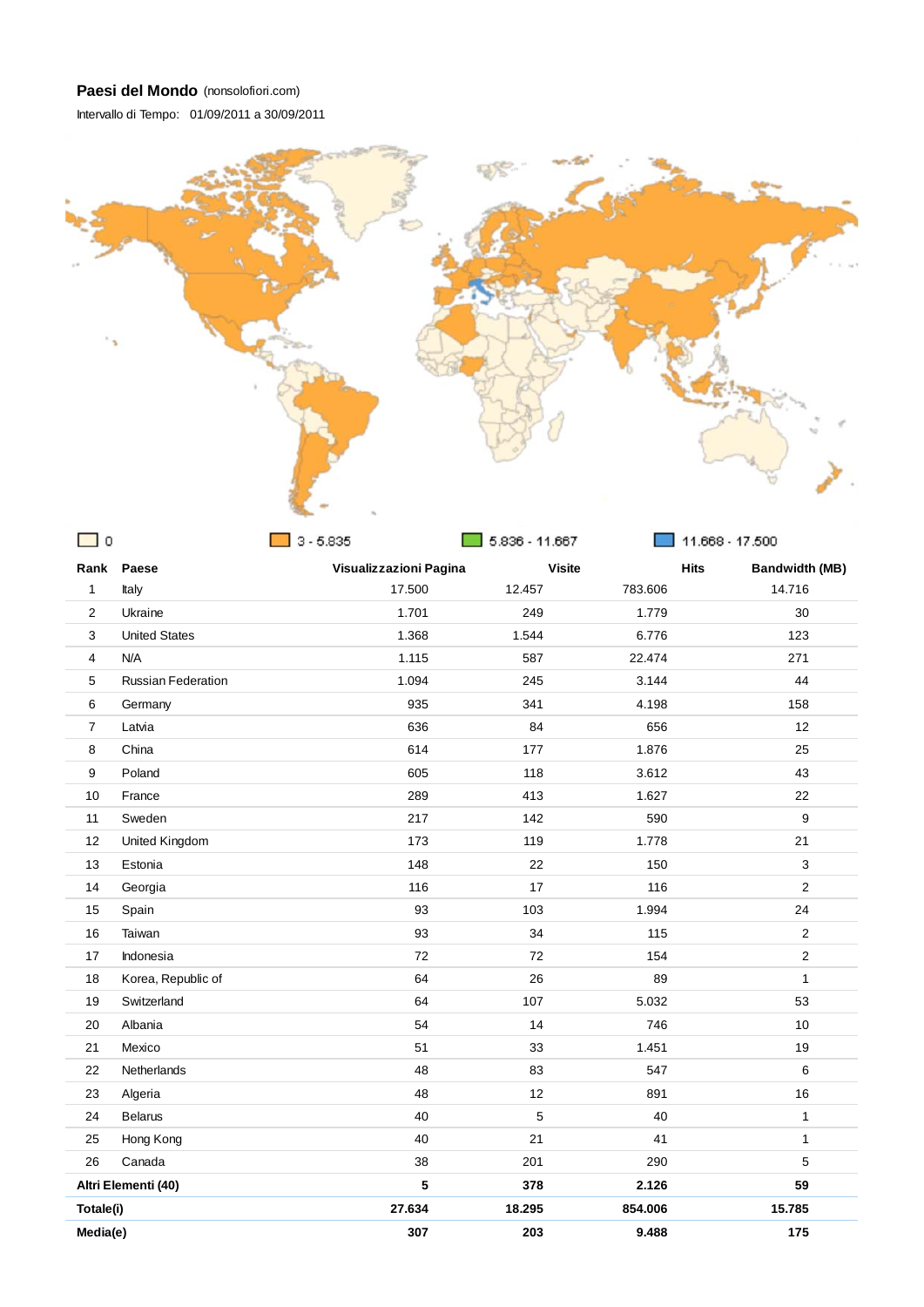|           | Rank Paese                  | Visualizzazioni Pagina | <b>Visite</b>  |         | <b>Hits</b><br><b>Bandwidth (MB)</b> |
|-----------|-----------------------------|------------------------|----------------|---------|--------------------------------------|
| 27        | Portugal                    | 36                     | 12             | 45      | $\mathbf{1}$                         |
| 28        | Costa Rica                  | 34                     | 10             | 114     | $\mathbf{1}$                         |
| 29        | Nigeria                     | 33                     | 6              | 69      | $\mathbf{1}$                         |
| 30        | Romania                     | 30                     | 98             | 2.008   | 24                                   |
| 31        | Thailand                    | 28                     | 8              | 32      | $\mathbf{1}$                         |
| 32        | Japan                       | 27                     | 22             | 47      | $\mathbf{1}$                         |
| 33        | <b>Israel</b>               | 26                     | 18             | 34      | $\mathbf{1}$                         |
| 34        | Hungary                     | 26                     | 31             | 96      | 4                                    |
| 35        | Malaysia                    | 25                     | 46             | 68      | $\mathbf{1}$                         |
| 36        | Brazil                      | 22                     | 156            | 182     | 3                                    |
| 37        | Slovenia                    | 18                     | 8              | 822     | 10                                   |
| 38        | Moldova, Republic of        | 18                     | $\sqrt{2}$     | 18      | $\mathbf 0$                          |
| 39        | New Zealand                 | 18                     | $\overline{2}$ | 694     | 10                                   |
| 40        | Croatia                     | 16                     | 19             | 1.029   | 13                                   |
| 41        | San Marino                  | 13                     | 10             | 565     | 10                                   |
| 42        | Ireland                     | $\boldsymbol{9}$       | $\overline{7}$ | 423     | 5                                    |
| 43        | Argentina                   | 9                      | 88             | 490     | 6                                    |
| 44        | Kuwait                      | $\,6$                  | 8              | 191     | $\sqrt{2}$                           |
| 45        | Finland                     | 4                      | 5              | 173     | $\overline{c}$                       |
| 46        | Chile                       | 3                      | 11             | 131     | $\mathbf{2}$                         |
| 47        | <b>United Arab Emirates</b> | 3                      | 3              | 66      | $\mathbf{1}$                         |
| 48        | Belgium                     | 3                      | 81             | 491     | $\overline{7}$                       |
| 49        | India                       | 3                      | 37             | 76      | 2                                    |
| 50        | Serbia                      | 3                      | 3              | 244     | 3                                    |
|           | Altri Elementi (40)         | 5                      | 378            | 2.126   | 59                                   |
| Totale(i) |                             | 27.634                 | 18.295         | 854.006 | 15.785                               |
| Media(e)  |                             | 307                    | 203            | 9.488   | 175                                  |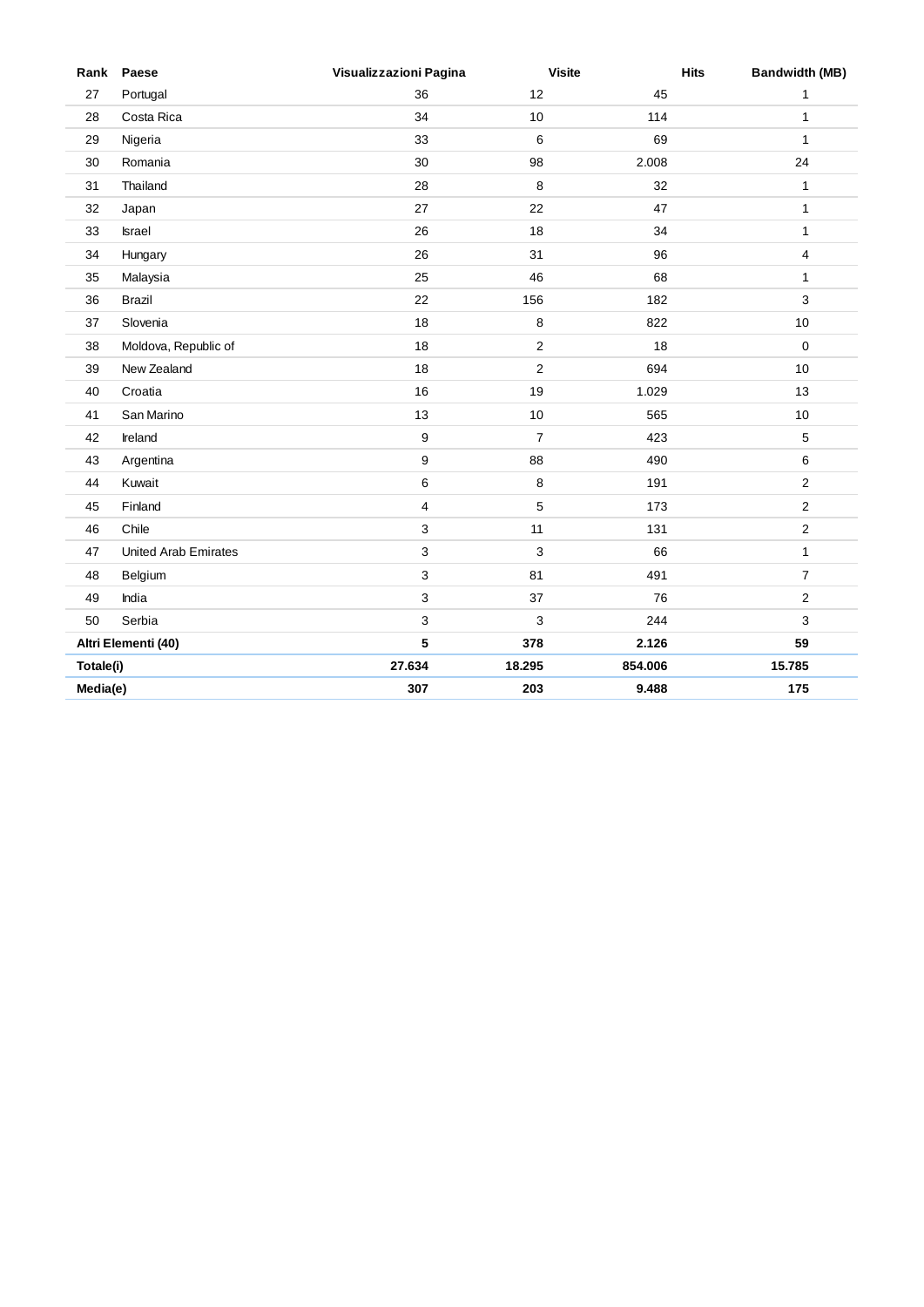Intervallo di Tempo: 01/10/2011 a 31/10/2011



| $\mathbf 0$    |                           | $6 - 8.527$            | 8.528 - 17.049 |           | 17.050 - 25.571                      |
|----------------|---------------------------|------------------------|----------------|-----------|--------------------------------------|
|                | Rank Paese                | Visualizzazioni Pagina | <b>Visite</b>  |           | <b>Hits</b><br><b>Bandwidth (MB)</b> |
| $\mathbf{1}$   | Italy                     | 25.571                 | 15.752         | 1.176.745 | 21.101                               |
| 2              | N/A                       | 3.000                  | 1.045          | 51.859    | 954                                  |
| 3              | <b>United States</b>      | 2.166                  | 1.590          | 15.790    | 240                                  |
| 4              | Ukraine                   | 1.431                  | 238            | 2.308     | 37                                   |
| 5              | Germany                   | 1.203                  | 437            | 4.681     | 64                                   |
| 6              | <b>Russian Federation</b> | 967                    | 220            | 1.900     | 28                                   |
| $\overline{7}$ | China                     | 574                    | 192            | 608       | 11                                   |
| 8              | France                    | 536                    | 487            | 1.915     | 28                                   |
| 9              | Latvia                    | 510                    | 75             | 637       | 11                                   |
| 10             | Sweden                    | 475                    | 143            | 1.127     | 22                                   |
| 11             | Poland                    | 445                    | 126            | 3.418     | 43                                   |
| 12             | <b>Israel</b>             | 305                    | 50             | 316       | 6                                    |
| 13             | United Kingdom            | 190                    | 231            | 2.615     | 31                                   |
| 14             | Spain                     | 132                    | 129            | 1.677     | 23                                   |
| 15             | Canada                    | 116                    | 638            | 4.655     | 52                                   |
| 16             | Switzerland               | 103                    | 126            | 5.991     | 67                                   |
| 17             | Korea, Republic of        | 88                     | 24             | 107       | $\overline{2}$                       |
| 18             | Costa Rica                | 70                     | 21             | 81        | $\mathbf{1}$                         |
| 19             | Georgia                   | 63                     | 23             | 66        | $\mathbf{1}$                         |
| 20             | Estonia                   | 48                     | 6              | 48        | $\mathbf{1}$                         |
| 21             | Taiwan                    | 42                     | 26             | 68        | $\mathbf{1}$                         |
| 22             | Singapore                 | 36                     | 8              | 40        | $\mathbf{1}$                         |
| 23             | Norway                    | 33                     | 6              | 52        | $\mathbf{1}$                         |
| 24             | Moldova, Republic of      | 26                     | $\overline{7}$ | 30        | $\mathbf{1}$                         |
| 25             | Albania                   | 25                     | 16             | 1.644     | 20                                   |
| 26             | Romania                   | 24                     | 105            | 1.533     | 20                                   |
|                | Altri Elementi (52)       | 46                     | 832            | 4.318     | 94                                   |
| Totale(i)      |                           | 38.500                 | 23.343         | 1.290.858 | 22.969                               |
| Media(e)       |                           | 377                    | 228            | 12.655    | 225                                  |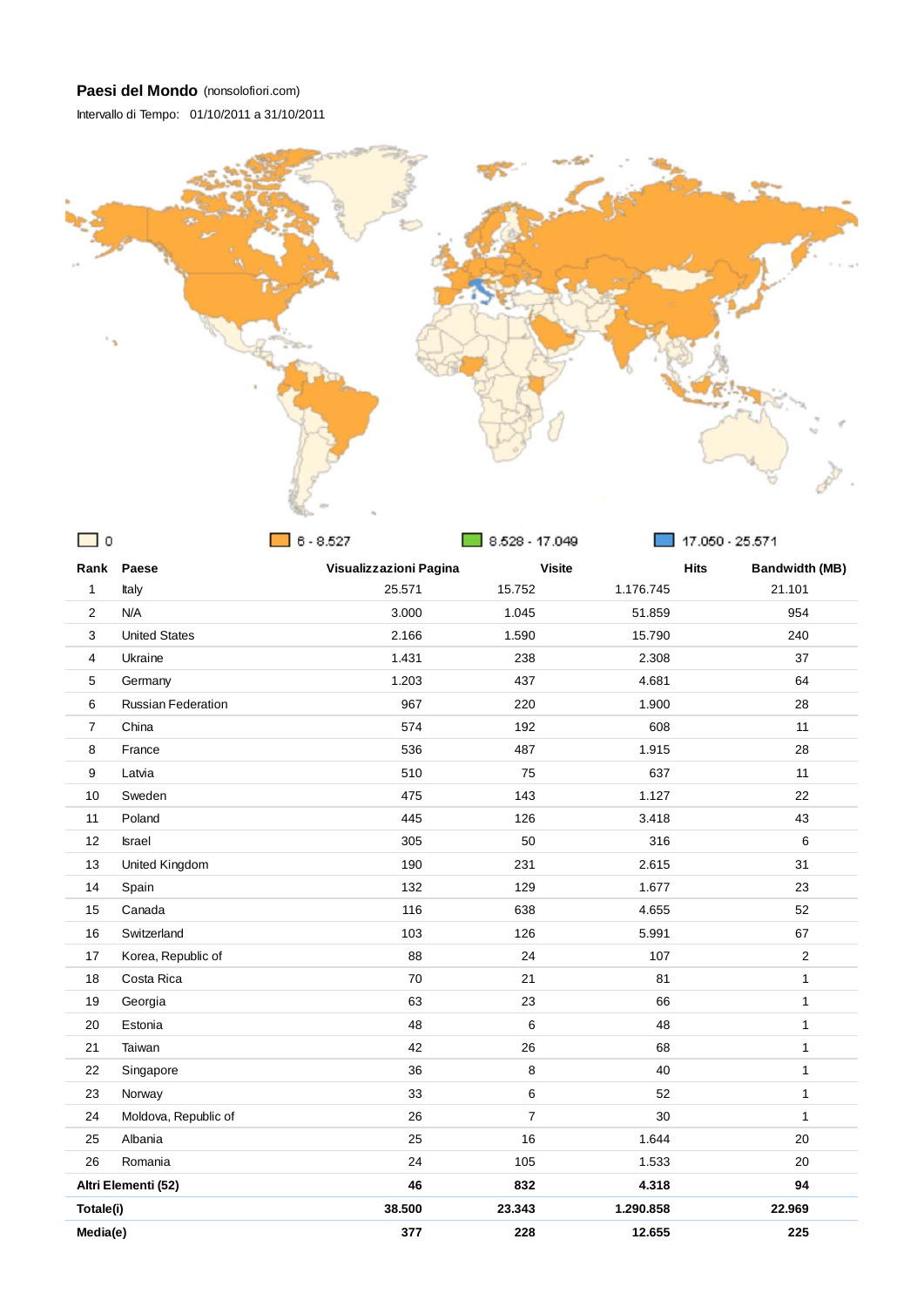|           | Rank Paese                  | Visualizzazioni Pagina | <b>Visite</b>  | <b>Hits</b> | <b>Bandwidth (MB)</b> |
|-----------|-----------------------------|------------------------|----------------|-------------|-----------------------|
| 27        | Lebanon                     | 24                     | $\overline{2}$ | 24          | 0                     |
| 28        | Ecuador                     | 24                     | 6              | 126         | 2                     |
| 29        | Indonesia                   | 17                     | 93             | 102         | $\overline{2}$        |
| 30        | <b>Belarus</b>              | 16                     | 15             | 31          | $\mathbf{1}$          |
| 31        | Saudi Arabia                | 16                     | 50             | 1.112       | 26                    |
| 32        | <b>Brazil</b>               | 15                     | 172            | 237         | 5                     |
| 33        | Japan                       | 14                     | 39             | 45          | $\mathbf{2}$          |
| 34        | Kazakstan                   | 14                     | $\overline{2}$ | 14          | 0                     |
| 35        | Hong Kong                   | 11                     | 8              | 11          | $\mathbf 0$           |
| 36        | Slovenia                    | 10                     | 12             | 840         | 16                    |
| 37        | San Marino                  | 10                     | 8              | 806         | 11                    |
| 38        | India                       | 10                     | 47             | 206         | 3                     |
| 39        | Slovakia                    | 10                     | 3              | 11          | 0                     |
| 40        | Greece                      | 10                     | 12             | 410         | 5                     |
| 41        | Croatia                     | 10                     | 16             | 588         | 11                    |
| 42        | Colombia                    | $\boldsymbol{9}$       | 27             | 34          | $\mathbf{1}$          |
| 43        | <b>United Arab Emirates</b> | 8                      | $\overline{2}$ | 234         | 3                     |
| 44        | Belgium                     | 8                      | 101            | 440         | 6                     |
| 45        | Denmark                     | $\bf 8$                | 39             | 92          | $\overline{2}$        |
| 46        | Netherlands                 | $\overline{7}$         | 76             | 222         | 3                     |
| 47        | Czech Republic              | 6                      | 37             | 320         | 5                     |
| 48        | Kenya                       | 6                      | 4              | 270         | 3                     |
| 49        | Nigeria                     | 6                      | 12             | 36          | $\mathbf{1}$          |
| 50        | Satellite Provider          | 6                      | $\overline{7}$ | 418         | 5                     |
|           | Altri Elementi (52)         | 46                     | 832            | 4.318       | 94                    |
| Totale(i) |                             | 38.500                 | 23.343         | 1.290.858   | 22.969                |
| Media(e)  |                             | 377                    | 228            | 12.655      | 225                   |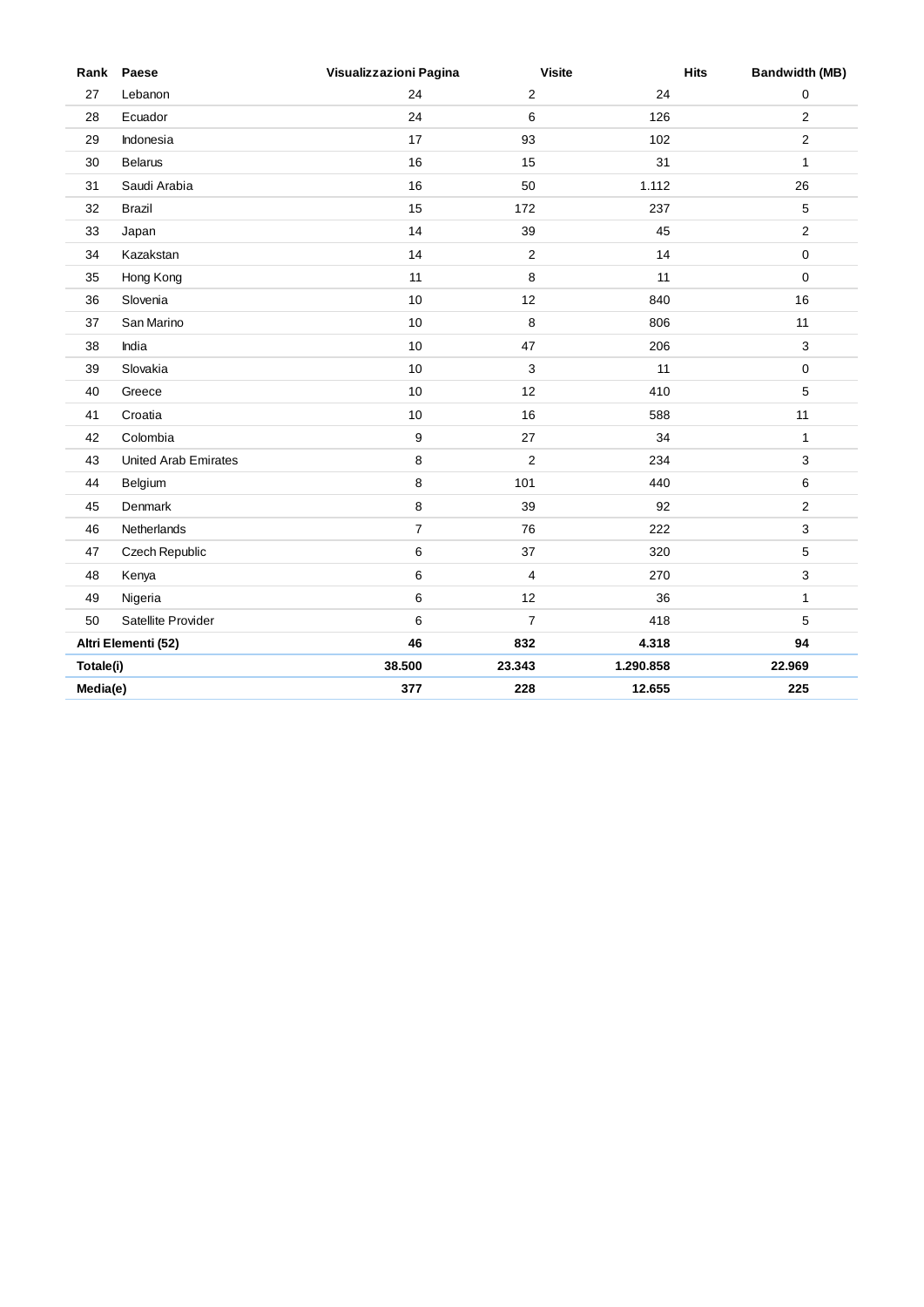Intervallo di Tempo: 01/11/2011 a 30/11/2011



| ட ப            |                           | $-10.097$              | $\_$ 16.098 - 32.179 |               | 32.180 - 48.262                      |
|----------------|---------------------------|------------------------|----------------------|---------------|--------------------------------------|
|                | Rank Paese                | Visualizzazioni Pagina |                      | <b>Visite</b> | <b>Hits</b><br><b>Bandwidth (MB)</b> |
| $\mathbf{1}$   | Italy                     | 48.262                 | 27.734               | 2.091.094     | 39.777                               |
| 2              | N/A                       | 5.185                  | 2.100                | 75.701        | 1.418                                |
| 3              | <b>United States</b>      | 4.975                  | 2.969                | 32.860        | 449                                  |
| $\overline{4}$ | Ukraine                   | 4.488                  | 752                  | 5.648         | 93                                   |
| 5              | China                     | 2.266                  | 447                  | 2.512         | 44                                   |
| 6              | Germany                   | 2.237                  | 855                  | 9.075         | 133                                  |
| $\overline{7}$ | <b>Russian Federation</b> | 1.498                  | 320                  | 4.204         | 59                                   |
| 8              | <b>Brazil</b>             | 872                    | 256                  | 2.450         | 75                                   |
| 9              | Sweden                    | 826                    | 146                  | 1.008         | 17                                   |
| 10             | Poland                    | 714                    | 210                  | 7.413         | 92                                   |
| 11             | France                    | 472                    | 807                  | 6.971         | 80                                   |
| 12             | Latvia                    | 314                    | 42                   | 314           | 6                                    |
| 13             | Netherlands               | 311                    | 164                  | 8.524         | 91                                   |
| 14             | Spain                     | 240                    | 253                  | 4.954         | 57                                   |
| 15             | Switzerland               | 214                    | 201                  | 10.074        | 119                                  |
| 16             | Thailand                  | 209                    | 28                   | 211           | $\overline{4}$                       |
| 17             | United Kingdom            | 199                    | 344                  | 4.439         | 52                                   |
| 18             | Korea, Republic of        | 192                    | 33                   | 218           | $\overline{4}$                       |
| 19             | Moldova, Republic of      | 191                    | 27                   | 726           | 10                                   |
| 20             | Venezuela                 | 149                    | 49                   | 178           | 3                                    |
| 21             | Canada                    | 121                    | 326                  | 501           | $\boldsymbol{7}$                     |
| 22             | Indonesia                 | 117                    | 122                  | 232           | 4                                    |
| 23             | <b>Israel</b>             | 104                    | 28                   | 123           | $\overline{2}$                       |
| 24             | Ecuador                   | 101                    | 14                   | 104           | $\mathbf 2$                          |
| 25             | Taiwan                    | 78                     | 24                   | 84            | $\mathbf{1}$                         |
| 26             | Hungary                   | 68                     | 68                   | 181           | 3                                    |
|                | Altri Elementi (52)       | 141                    | 654                  | 6.894         | 132                                  |
| Totale(i)      |                           | 75.375                 | 39.783               | 2.294.193     | 42.990                               |
| Media(e)       |                           | 738                    | 390                  | 22.492        | 422                                  |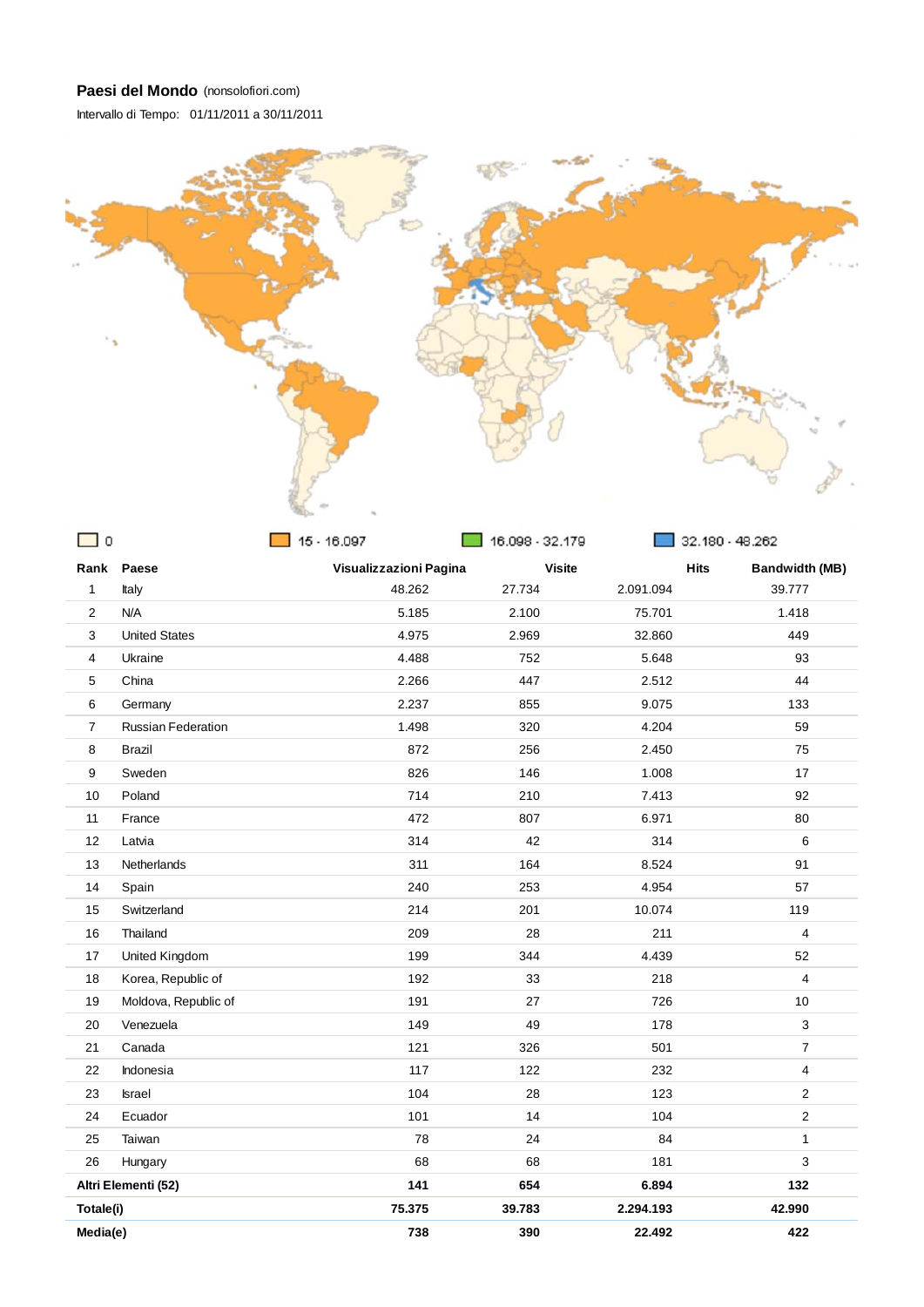|           | Rank Paese                | Visualizzazioni Pagina | <b>Visite</b>           | <b>Hits</b> | <b>Bandwidth (MB)</b> |
|-----------|---------------------------|------------------------|-------------------------|-------------|-----------------------|
| 27        | Japan                     | 66                     | 39                      | 99          | $\overline{2}$        |
| 28        | Belgium                   | 66                     | 150                     | 2.213       | 28                    |
| 29        | Lebanon                   | 47                     | 11                      | 185         | 8                     |
| 30        | Colombia                  | 45                     | 58                      | 1.875       | 23                    |
| 31        | Iran, Islamic Republic of | 45                     | $\,6\,$                 | 45          | $\mathbf{1}$          |
| 32        | Costa Rica                | 45                     | 9                       | 45          | $\mathbf{1}$          |
| 33        | Romania                   | 43                     | 88                      | 2.400       | 30                    |
| 34        | Macau                     | 43                     | 17                      | 43          | $\mathbf{1}$          |
| 35        | Croatia                   | 42                     | 34                      | 2.084       | 27                    |
| 36        | Nigeria                   | 42                     | 8                       | 42          | $\mathbf{1}$          |
| 37        | Georgia                   | 37                     | 12                      | 37          | $\mathbf{1}$          |
| 38        | Czech Republic            | 32                     | 40                      | 165         | $\sqrt{2}$            |
| 39        | Lithuania                 | 32                     | 19                      | 464         | 5                     |
| 40        | Vietnam                   | 30                     | 22                      | 44          | $\mathbf{1}$          |
| 41        | Singapore                 | 28                     | $\overline{\mathbf{4}}$ | 28          | $\mathbf{1}$          |
| 42        | Turkey                    | 28                     | 98                      | 2.558       | 28                    |
| 43        | Luxembourg                | 27                     | 11                      | 35          | $\mathbf{1}$          |
| 44        | Slovenia                  | 24                     | 13                      | 1.525       | 21                    |
| 45        | <b>Belarus</b>            | 21                     | 12                      | 32          | 0                     |
| 46        | <b>Bulgaria</b>           | 19                     | 17                      | 307         | 3                     |
| 47        | Mexico                    | 19                     | 79                      | 1.607       | 32                    |
| 48        | Greece                    | 18                     | 19                      | 901         | 11                    |
| 49        | Saudi Arabia              | 17                     | 39                      | 751         | 32                    |
| 50        | Zambia                    | 15                     | 5                       | 15          | $\mathbf 0$           |
|           | Altri Elementi (52)       | 141                    | 654                     | 6.894       | 132                   |
| Totale(i) |                           | 75.375                 | 39.783                  | 2.294.193   | 42.990                |
| Media(e)  |                           | 738                    | 390                     | 22.492      | 422                   |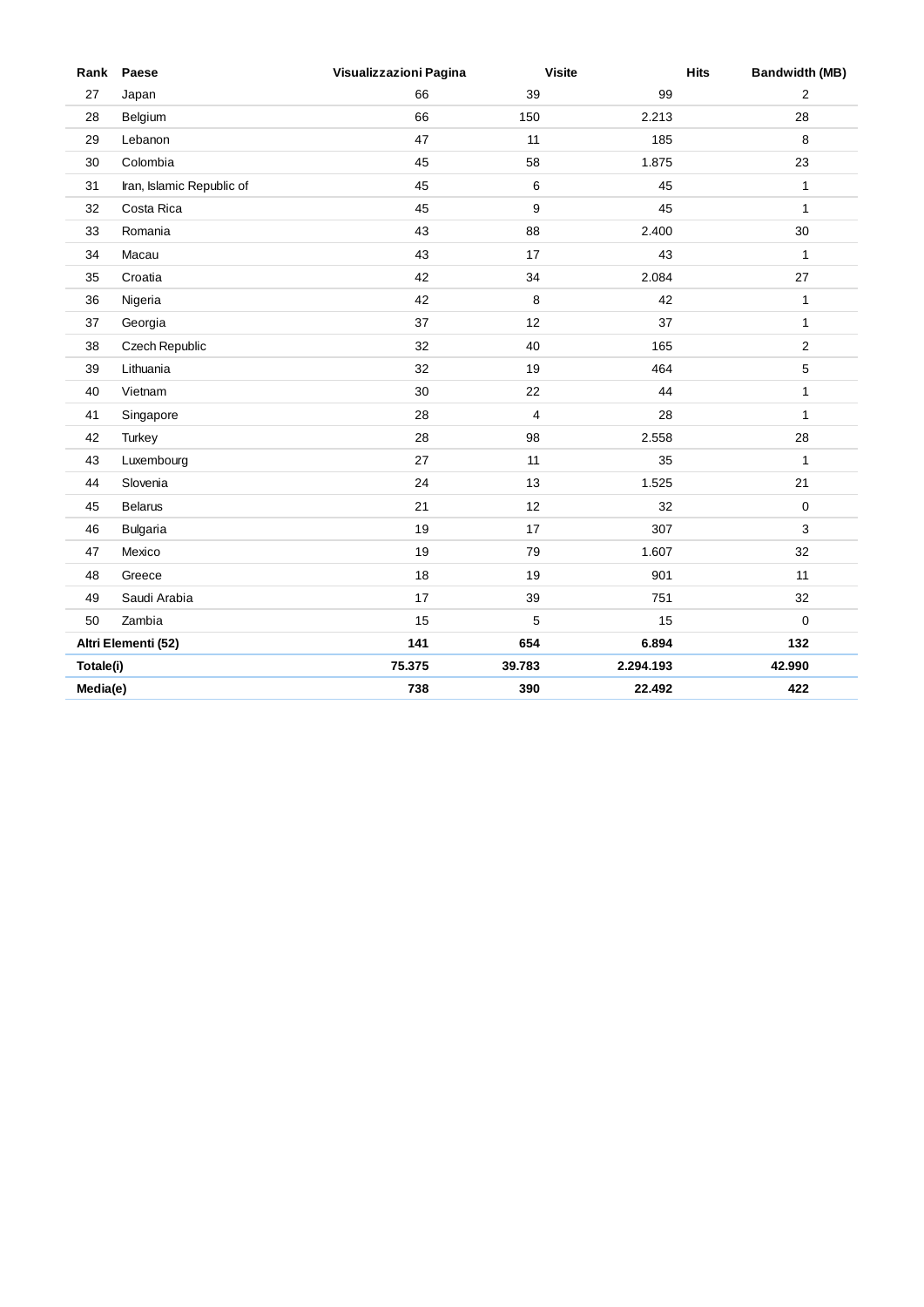Intervallo di Tempo: 01/12/2011 a 31/12/2011



| ں ب            |                           | 14 - 1∪.555            | $10.567 - 21.128$ |             | 21.129 - 31.690       |
|----------------|---------------------------|------------------------|-------------------|-------------|-----------------------|
|                | Rank Paese                | Visualizzazioni Pagina | <b>Visite</b>     | <b>Hits</b> | <b>Bandwidth (MB)</b> |
| $\mathbf{1}$   | Italy                     | 31.690                 | 20.528            | 1.339.305   | 21.344                |
| 2              | <b>United States</b>      | 5.521                  | 3.050             | 22.440      | 299                   |
| 3              | China                     | 4.895                  | 838               | 4.983       | 86                    |
| 4              | N/A                       | 4.313                  | 1.634             | 44.297      | 508                   |
| 5              | <b>Russian Federation</b> | 2.454                  | 466               | 2.865       | 46                    |
| 6              | Ukraine                   | 1.661                  | 259               | 2.060       | 35                    |
| $\overline{7}$ | Germany                   | 990                    | 534               | 7.187       | 99                    |
| 8              | Sweden                    | 986                    | 180               | 1.058       | 19                    |
| 9              | <b>Israel</b>             | 572                    | 91                | 719         | 11                    |
| 10             | Poland                    | 517                    | 125               | 5.306       | 63                    |
| 11             | France                    | 358                    | 756               | 2.658       | 37                    |
| 12             | United Kingdom            | 199                    | 122               | 1.338       | 17                    |
| 13             | Thailand                  | 198                    | 22                | 198         | $\overline{4}$        |
| 14             | Switzerland               | 181                    | 205               | 9.500       | 3.146                 |
| 15             | Moldova, Republic of      | 169                    | 25                | 170         | 3                     |
| 16             | Taiwan                    | 136                    | 34                | 149         | $\overline{2}$        |
| 17             | <b>Brazil</b>             | 128                    | 236               | 381         | $\overline{7}$        |
| 18             | <b>Netherlands</b>        | 96                     | 152               | 1.500       | 19                    |
| 19             | Turkey                    | 91                     | 70                | 500         | $\overline{7}$        |
| 20             | Romania                   | 87                     | 46                | 1.461       | 17                    |
| 21             | Japan                     | 81                     | 29                | 91          | 2                     |
| 22             | Singapore                 | 76                     | 20                | 79          | $\overline{2}$        |
| 23             | Australia                 | 68                     | 78                | 783         | 9                     |
| 24             | Spain                     | 62                     | 244               | 1.636       | 20                    |
| 25             | Czech Republic            | 56                     | 23                | 976         | 13                    |
| 26             | India                     | 55                     | 14                | 61          | $\mathbf{1}$          |
|                | Altri Elementi (41)       | 37                     | 387               | 4.147       | 134                   |
| Totale(i)      |                           | 56.274                 | 30.984            | 1.467.859   | 26.115                |
| Media(e)       |                           | 618                    | 340               | 16.130      | 287                   |